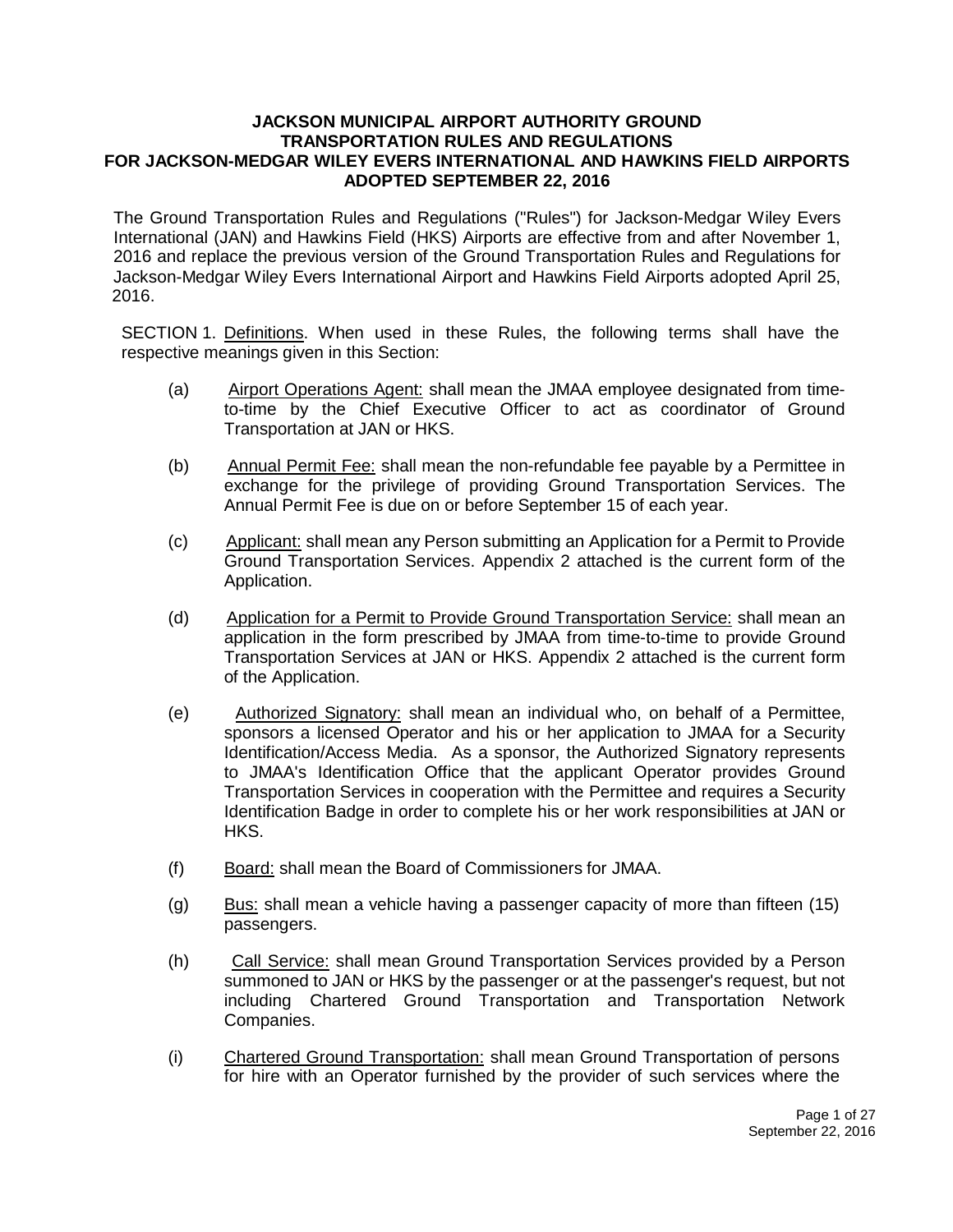user(s) have made advance reservations for a particular vehicle, person or group at a particular time or in advance of flight time.

- (j) Chief Executive Officer: shall mean the Chief Executive Officer for JMAA as appointed by the Board and from time-to-time, in his or her absence, any person appointed by the Chief Executive Officer or the Board to assume the Chief Executive Officer's duties and responsibilities.
- (k) City: shall mean the City of Jackson, Mississippi.
- (l) Courtesy Vehicle: shall mean a vehicle operated for the convenience of, and at no charge, cost or expense to, the patrons of the provider or sponsor, the cost and expense of which is borne entirely by the provider or sponsor of the service.
- (m) Delivery Service: shall mean service provided for the delivery of baggage, luggage, freight or cargo to or from the Terminal Building.
- (n) Demand Service: shall mean transportation of persons for hire with a driver using Taxis, Limousines or Vans meeting the general public at flight time at the designated location, having no specific passenger manifest and otherwise not qualifying as Call Service or Chartered Ground Transportation.
- (o) Geo-Fence: shall mean a software program that uses a global positioning system (GPS) or radio frequency identification (RFID) to define geographical boundaries whose points are geographic coordinates defined by JMAA management.
- (p) Ground Transportation: shall mean the carriage of persons or property across roadways to, from or about JAN or HKS. Ground Transportation shall specifically include services provided by Taxis, Buses, Limousines and Vans, Courtesy Vehicles, Off-Airport Rent-a-Car Operators, On-Airport Rent-a-Car Operators, Public Transportation and Chartered Ground Transportation. Ground Transportation shall specifically exclude TNCs.
- (q) Ground Transportation Services: shall mean the provision of Ground Transportation to or from JAN or HKS.
- $(r)$  HKS: shall mean the Hawkins Field airport located in the City of Jackson, Hinds County, Mississippi, and all facilities ancillary thereto.
- (s) JAN: shall mean the Jackson-Medgar Wiley Evers International Airport located in the City of Jackson, Rankin County, Mississippi, and all facilities ancillary thereto.
- (t) JMAA: shall mean the Jackson Municipal Airport Authority, a municipal airport authority organized and existing under the Mississippi Code 1972 Annotated, as amended or supplemented from time-to-time, and any replacement or recodification thereof.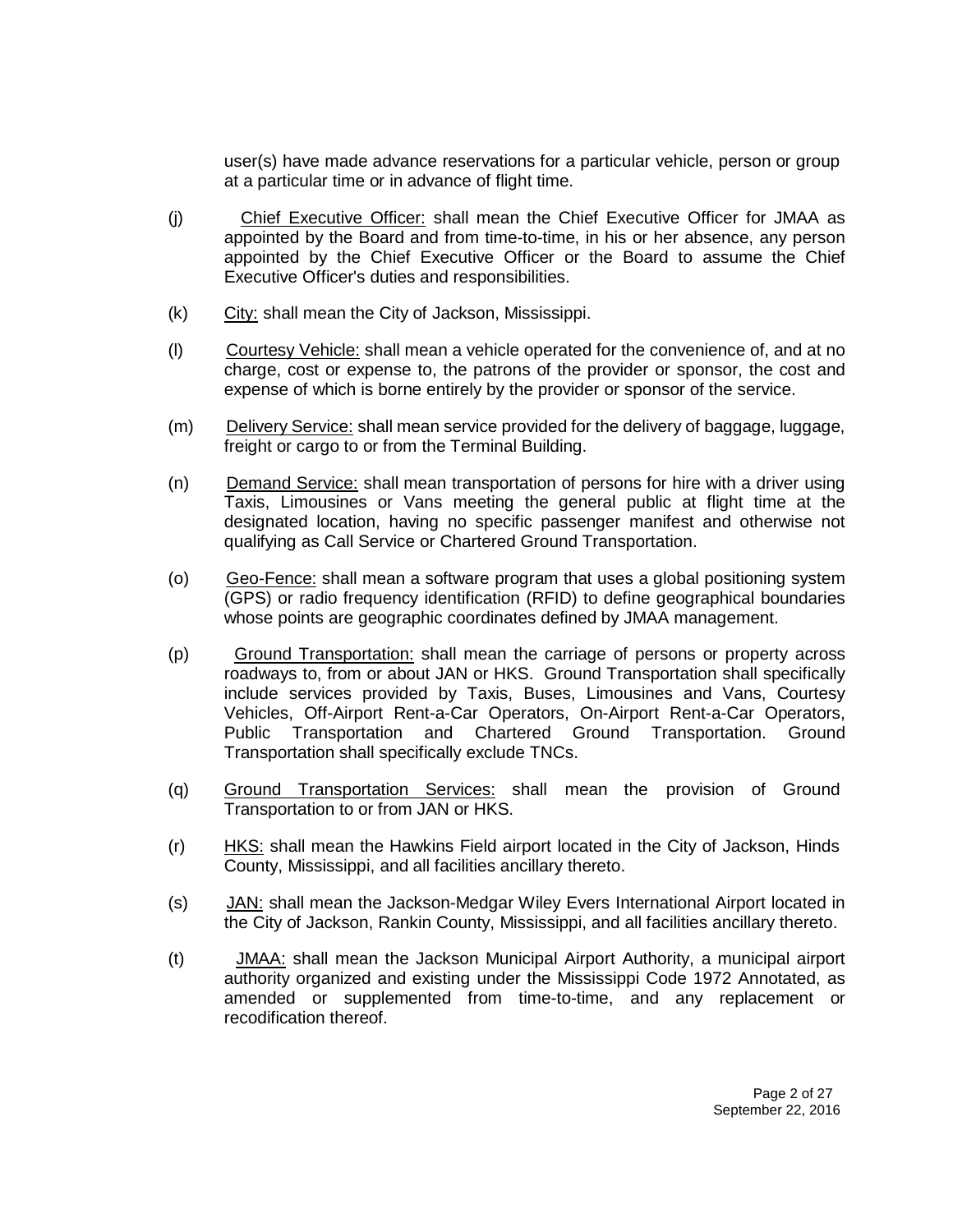- (u) Limousine or Van: shall mean a motor vehicle, not equipped or required to be equipped with a taximeter under any applicable law, and with a capacity of not more than fifteen (15) passengers, for hire on demand.
- (v) Notice of Violation: means a written notice of violation of these Rules issued by JMAA.
- (w) Off-Airport Rent-a-Car Operator: shall mean any Rent-a-Car Operator which is not operating currently in compliance with a granted existing concession agreement authorizing on-airport rent-a-car services at JAN or HKS.
- (x) On-Airport Rent-a-Car Operator: shall mean any Rent-a-Car Operator which is operating in compliance with a granted existing concession agreement to provide on-airport rent-a-car services at JAN or HKS.
- (y) Operator: shall mean the operator of any motor vehicle of any type providing Ground Transportation Services.
- (z) Permit: shall mean a Permit issued by JMAA allowing the Person named therein to provide Ground Transportation Services at JAN or HKS.
- (aa) Permittee: shall mean any Person holding a valid Permit, including all officers, employees, agents, contractors and representatives of the Permittee.
- (bb) Person: shall mean a natural person, or any corporation, partnership, limited liability company, limited partnership, limited liability partnership or other association.
- (cc) Police: shall mean any duly appointed law enforcement officer(s) having jurisdiction at JAN or HKS including, without limitation, the Police Departments of JMAA and the City.
- (dd) Private Vehicle: shall mean any vehicle operated for transportation of persons or property without expectation of monetary or commercial gain, direct or indirect, excluding Courtesy Vehicles.
- (ee) Public Service Commission: shall mean the Mississippi Public Service Commission and any successor.
- (ff) Public Transportation: shall mean Ground Transportation Services provided by or on behalf of the City, or any other municipality, county or public body to the general public.
- (gg) Rent-a-Car Operator: shall mean any Person providing motor vehicle rental or leasing services to the general public.
- (hh) Rules: shall mean the Ground Transportation Rules and Regulations for JMAA and any amendments, modifications and supplements hereto.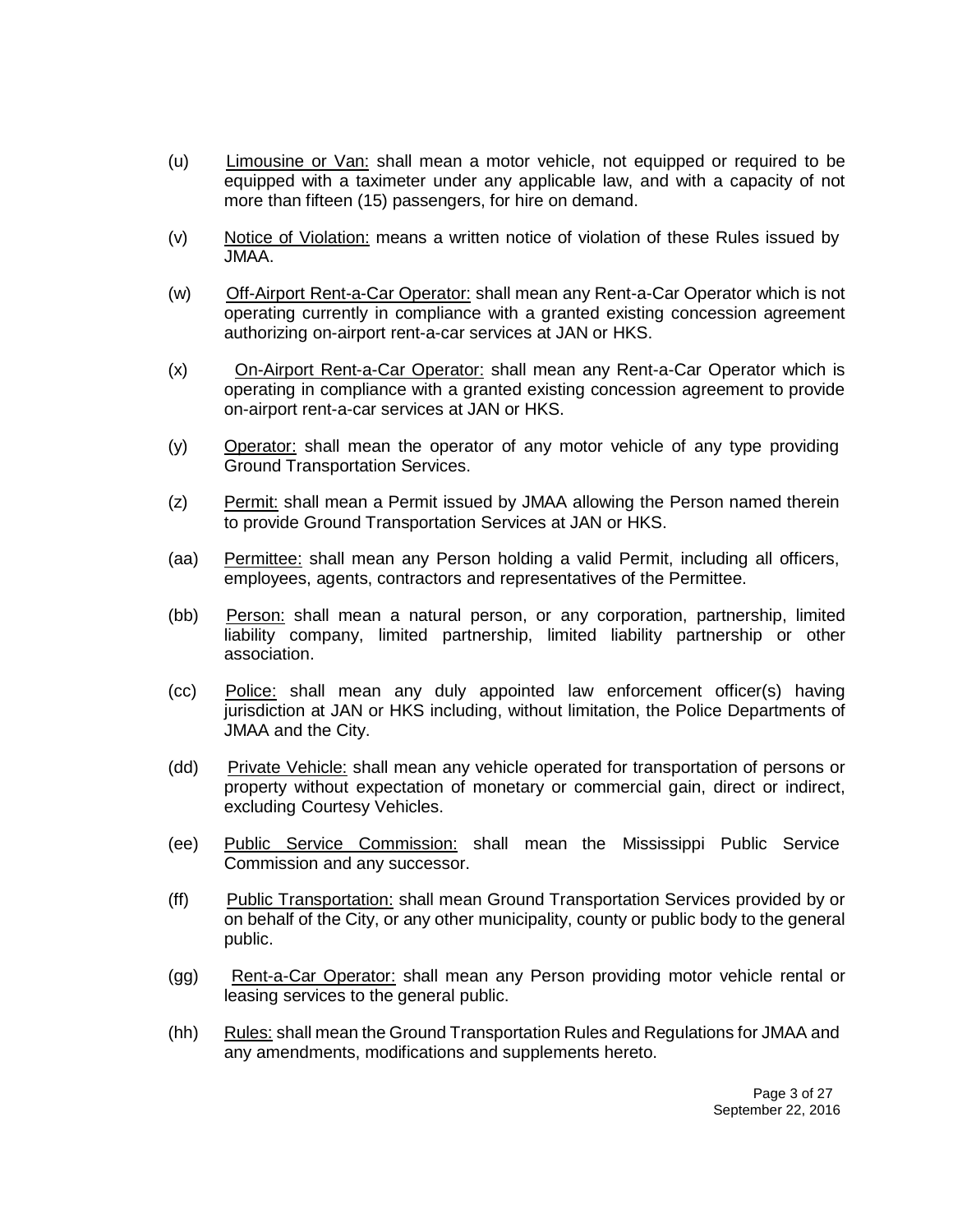- (ii) Security Identification/Access Media: shall mean the security identification badge or other devices issued by JMAA to persons with work responsibilities at JAN or HKS.
- (jj) Special Vehicle License: shall mean a Vehicle License issued solely to providers of Chartered Ground Transportation Services at JAN or HKS which only provides for a limited number of trips. Appendix 5 attached is the current form of the License. A Special Vehicle License may be used by all vehicles owned by Permittee; however it may not be transferred to or used by another Person.
- (kk) Taxi: shall mean a vehicle designed and/or constructed to accommodate and transport passengers and fitted with a taximeter to determine and/or indicate the passenger fare, or any vehicle otherwise designated as a "taxicab" under the Motor Vehicle for Hire Ordinance of the City, regardless of whether the vehicle is permitted or licensed thereunder.
- (ll) Taxi Queuing Area: shall mean the area adjacent to the Terminal Building designated from time to time by JMAA as the area for Taxis to wait to load passengers.
- (mm) Terminal Building: shall mean the Main Terminal Building at JAN or HKS.
- (nn) Transportation Network Company (TNC): shall mean a corporation, partnership, sole proprietorship, or other entity that is licensed pursuant to Miss. Code Ann. § 77-8-1, et. seq. (2016 Supp.) and operating in Mississippi that uses a digital network to connect transportation network company riders to transportation network company drivers who provide prearranged rides.
- (oo) TNC Driver: pursuant to Miss Code Ann. § 77-8-1(f) (2016 Supp.) shall mean an individual who: (i) receives connections to potential passengers and related services from a transportation network company (TNC) in exchange for payment of a fee to the transportation network company (TNC); and (ii) uses a personal vehicle to offer or provide a prearranged ride to riders upon connection through a digital network controlled by a transportation network company (TNC) in return for compensation or payment of a fee.
- (pp) TNC Rider: pursuant to Miss Code Ann.  $\S$  77-8-1(g) (2016 Supp.) shall mean an individual or persons who use a transportation network company's (TNC's) digital network to connect with a transportation network driver (TNC Driver) who provides prearranged rides to the rider in the driver's personal vehicle between points chosen by the rider.
- (qq) TNC Terminal Pick Up area: shall mean the area designated for TNC pickups at JAN located on the West End of the outside lane of the Lower Terminal Roadway; or, within the geographic boundary of HKS.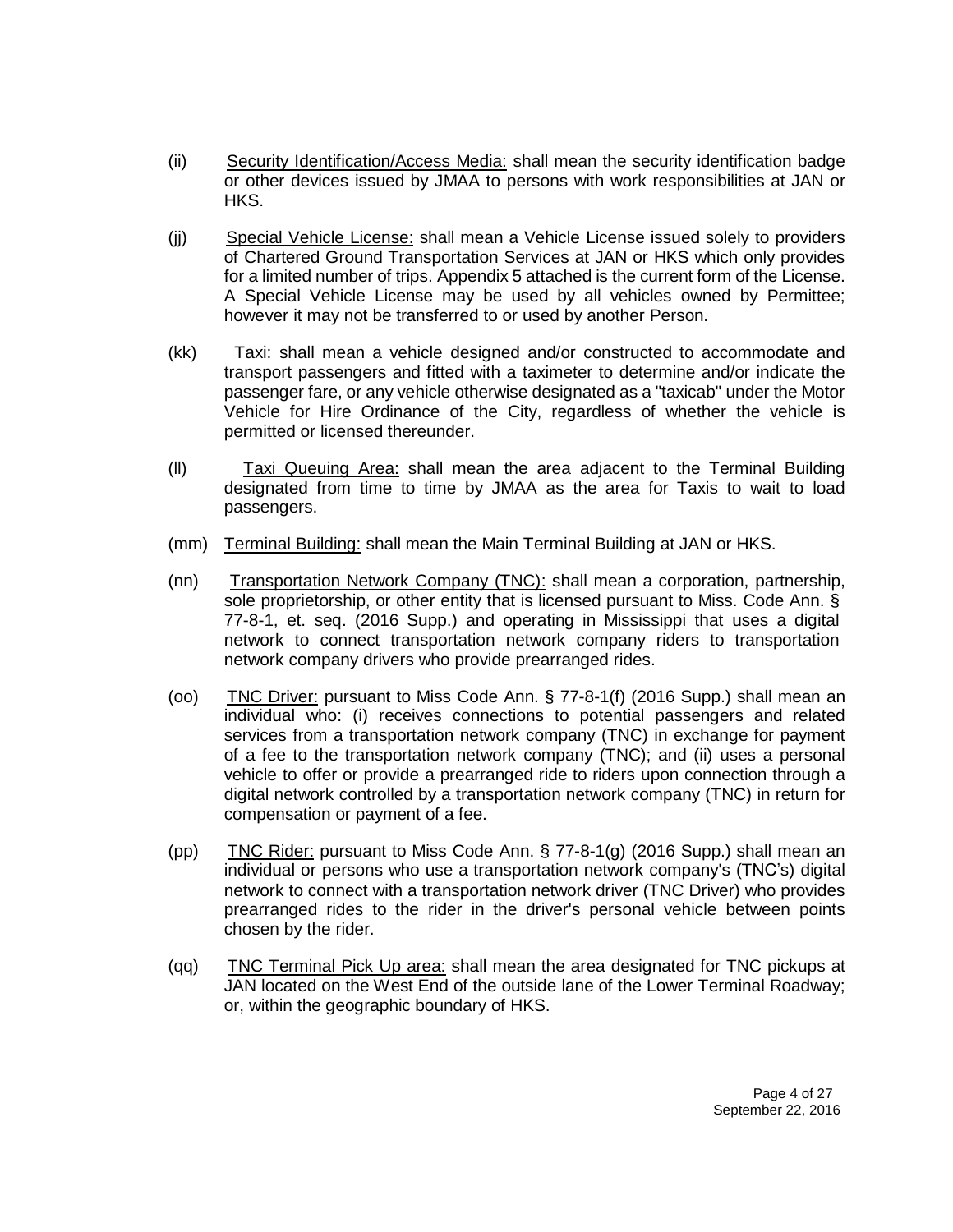- (rr) TNC Vehicle: shall mean a vehicle that is used by a transportation network company driver (TNC Driver) and is owned, leased or otherwise authorized for use by the transportation network company driver (TNC Driver) by a transportation network company (TNC).
- (ss) Trip Fee: shall mean the fee charged for every pick-up from JAN or HKS, as approved by the JMAA Board of Commissioners, and tracked via the Geo-Fence.
- (tt) Vehicle Holding Area: shall mean the area designated from time to time by JMAA as the area for vehicles to wait to enter a designated standing or loading area or the Taxi Queuing Area.
- (uu) Vehicle License: shall mean the sticker, decal, placard or hanger in such form as the Chief Executive Officer may determine, issued to a Permittee for each vehicle operated at JAN or HKS. Appendix 4 attached is the current form of the License.
- (vv) Vehicle License Application: shall mean an application in the form prescribed by JMAA from time-to-time for a Vehicle License. Appendix 3 attached is the current form the Application.
- (ww) Vehicle License Fee: shall mean the fee for a Vehicle License for one (1) vehicle. The fee is set forth in Appendix 1.

SECTION 2. Application and Purpose. The Rules herein apply to all Ground Transportation Services and all providers of Ground Transportation at JAN and HKS. The purpose of these Rules is to ensure that fair and equitable standards are maintained for all users; a high quality of service is available to the public, and JMAA is adequately compensated by providers of Ground Transportation for the benefits derived from the use of JAN and HKS.

SECTION 3. Powers and Duties of Chief Executive Officer. The Chief Executive Officer shall be responsible, among other things, for enforcing the Rules as the same may be amended or supplemented from time-to-time; and carrying out such additional duties as may from time-totime be authorized or directed by the Board. Subject only to applicable law, the Chief Executive Officer has all authority to plan, place and install traffic control devices at JAN and HKS.

SECTION 4. Ground Transportation Requires Compliance With Rules. No Person shall operate, park or stand any vehicle at JAN or HKS for the purpose of transporting, loading or unloading passengers, baggage, luggage, freight or cargo or otherwise engaging in Ground Transportation Services except as provided in the Rules herein.

SECTION 5. Permit Requirements: Exceptions. With the exception of Transportation Network Companies, no Person shall engage in providing Ground Transportation Services without first submitting an Application to Provide Ground Transportation Services (including all required Exhibits and information), securing a Permit, paying the appropriate Annual Permit Fee to JMAA and securing a Vehicle License for each vehicle operated at JAN or HKS, as applicable. The current Annual Permit Fee and Vehicle License Fee are as set forth in Appendix 1 attached hereto and may be changed by JMAA at any time. No Permit or Vehicle License shall be required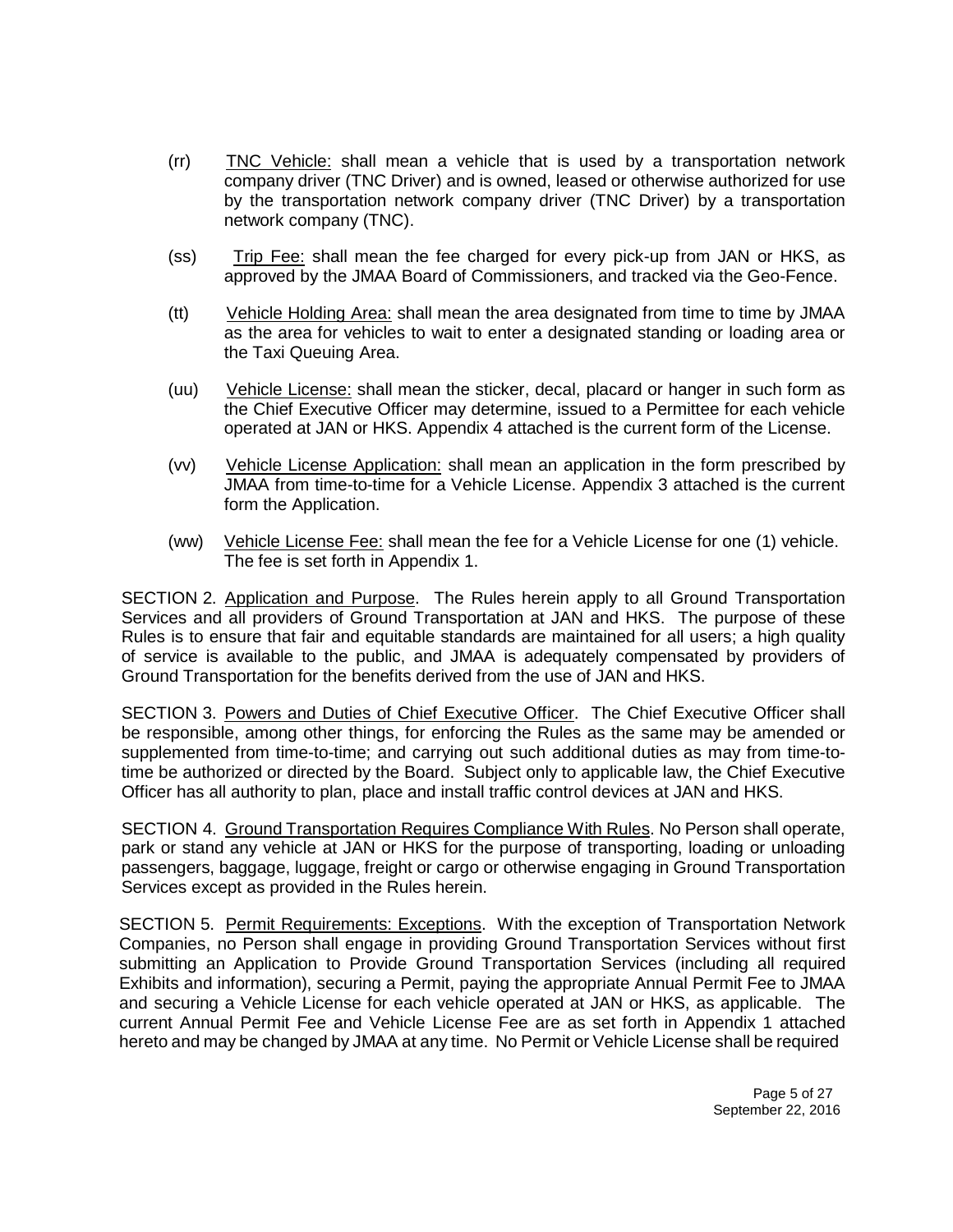solely for the delivery of passengers or patrons to JAN or HKS. The Permit is in addition to any license, certificate or permit required by the City of Jackson under the City's Vehicle for Hire Ordinance or by the Public Service Commission.

No Person having an agreement with JMAA for the lease of physical space at JAN or HKS, whether in the Terminal or otherwise, including, but not necessarily limited to, On-Airport Renta-Car Operators, shall be required to have a Permit prescribed hereunder or pay any Annual Permit or Vehicle License Fees. Provided, however, all such Persons shall comply with all other provisions of the Rules herein. Advertising at JAN and HKS through JMAA's advertising concessionaire or otherwise being listed on a "call board" at JAN or HKS shall not constitute a lease of space at JAN or HKS.

SECTION 6. Permit Conditioned Upon Compliance with Law. The issuance and continued validity of any Permit or Vehicle License shall be conditioned upon the Applicant's agreement and undertaking to abide by the Rules herein, any other rules, regulations or minimum standards adopted by JMAA or any successor in interest to JMAA from time-to-time, all federal, state and local laws, ordinances, rules and regulations including, without limitation, the City's Vehicle for Hire Ordinance and the rules and regulations of the Public Service Commission. At the request of the Chief Executive Officer or any other JMAA Official, each Permittee shall provide proof of all business permits and licenses required by the United States of America, the State of Mississippi (including, without limitation, the Public Service Commission), the City, the County of Hinds, the County of Rankin and any other body having jurisdiction over HKS, JAN, JMAA or the Applicant.

SECTION 7. Damage to JMAA Property. Any Person, including, without limitation, any Permittee, causing or being liable for any damage or destruction to JMAA's property at any location including, but not limited to, JAN and to HKS, shall be required to pay JMAA on demand the cost of any repairs or the value of any destroyed JMAA property.

SECTION 8. Signage. JMAA reserves the right to install and display signage at key positions at JAN and HKS directing passengers to the front of the Taxi Queuing Area. Installed signs for the Taxi Queue Area will encourage passengers to accept the first available taxi in queue; however, each passenger retains the option to choose any taxi in queue that is suitable to the passenger's needs and preferences. No Operator or Permittee shall solicit or seek to entice any customer or potential customer in violation of this policy. JMAA reserves the right to install and display signage at key positions at JAN and HKS directing passengers to the designated TNC Terminal Pickup Area.

SECTION 9. Solicitation Prohibited. No Permittee, Operator, any other Person required to have a Permit or TNC Driver shall solicit any business or fares at JAN or HKS regarding its Ground Transportation Services, except for approved advertising using JMAA's advertising concessionaire. Prohibited solicitation includes, but is not limited to, the placement of fliers, business cards or other materials in the public areas of JAN or HKS or any oral solicitation of passengers. Demand Services to passengers shall be provided on a first-come, first-served basis. Violation of these Rules includes calls out to passengers, or interfering in any manner by a Permittee, Operator, any Person required to have a Permit or TNC Driver with a passenger's choice of the type of transportation she/he desires to use.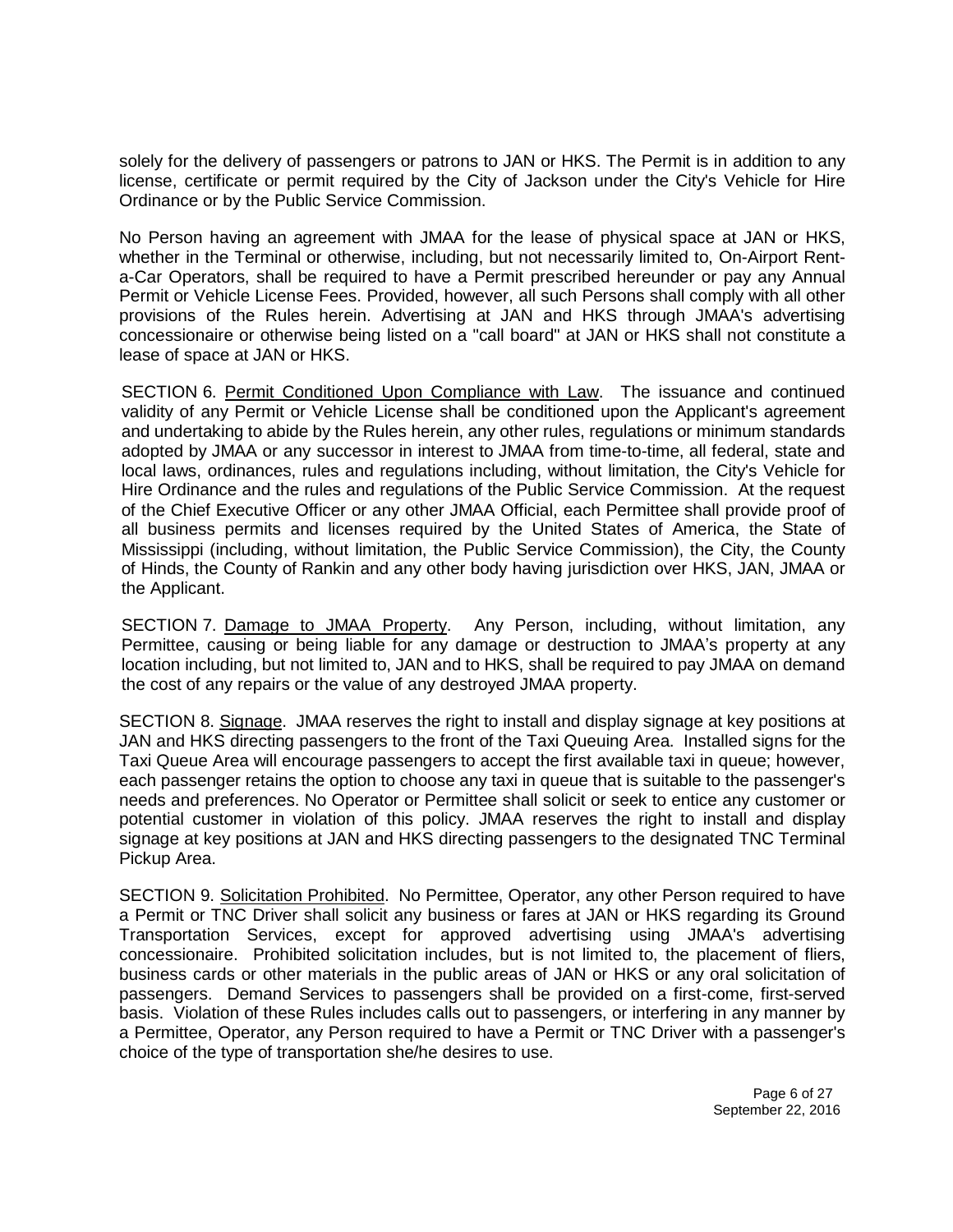SECTION 10. Loitering Prohibited. No Permittee, Person required to have a Permit or Operator shall loiter on the property at JAN and HKS or owned by JMAA, or in any building located at JAN and HKS or owned by JMAA. All Operators are to be stationed at or near their vehicles when passengers are deplaning. An Operator shall not be considered to be loitering if the Operator is: (a) in the Terminal in compliance with Section 23; (b) utilizing the designated smoking areas; or (c) waiting in or within approved loading or standing areas as provided by the Rules herein. No Operator is permitted to leave his or her vehicle unattended in the Taxi Queue Area for more than 10 minutes.

SECTION 11. Inspection of Equipment. Each Permittee and Operator shall make each of its vehicles and all other equipment used in conjunction with Ground Transportation Services available for inspection by JMAA for compliance with the Rules herein and any minimum standards that may be adopted from time-to-time by JMAA. Each vehicle is to be kept in a neat and orderly fashion. The passenger compartment and luggage area/trunk space are to be free of debris and clean.

SECTION 12. Smoking. Smoking and the use of tobacco products is prohibited in Ground Transportation vehicles. No Permittee, Person required to have a Permit, or any Operator shall smoke at JAN or HKS, except in designated smoking areas.

SECTION 13. Application for Permit. No Permit shall be issued to any Applicant without the Applicant first having submitted an Application for a Permit to Provide Ground Transportation Services. Appendix 2 attached is the current form of the Application. At a minimum, each Application shall include the following information:

- (a) The name, address and social security number or employee identification number, as applicable, of each Person having a direct or indirect ownership interest in the Applicant; provided, however, for any Applicant publicly traded on any nationally recognized securities exchange, the Applicant shall not be required to provide any ownership information;
- (b) Proof of insurance in the amounts and coverages (including all endorsements) required under these Rules;
- (c) A written agreement covenanting to comply with these Rules and all applicable federal, state and local laws, rules, regulations, ordinances and minimum standards;
- (d) A written agreement to indemnify, defend and hold harmless JMAA from any and all costs, claims, expenses and liabilities whatsoever arising out of Applicant's operations; and
- (e) A certified copy of any Certificate of Public Convenience and Necessity or other certificate, license or permit issued by the Commission, the City or other governmental agency having jurisdiction over the Applicant granting the Applicant the authority to provide such services or evidence, acceptable to JMAA, that no such certificate, license or permit is required. Such evidence may include, but is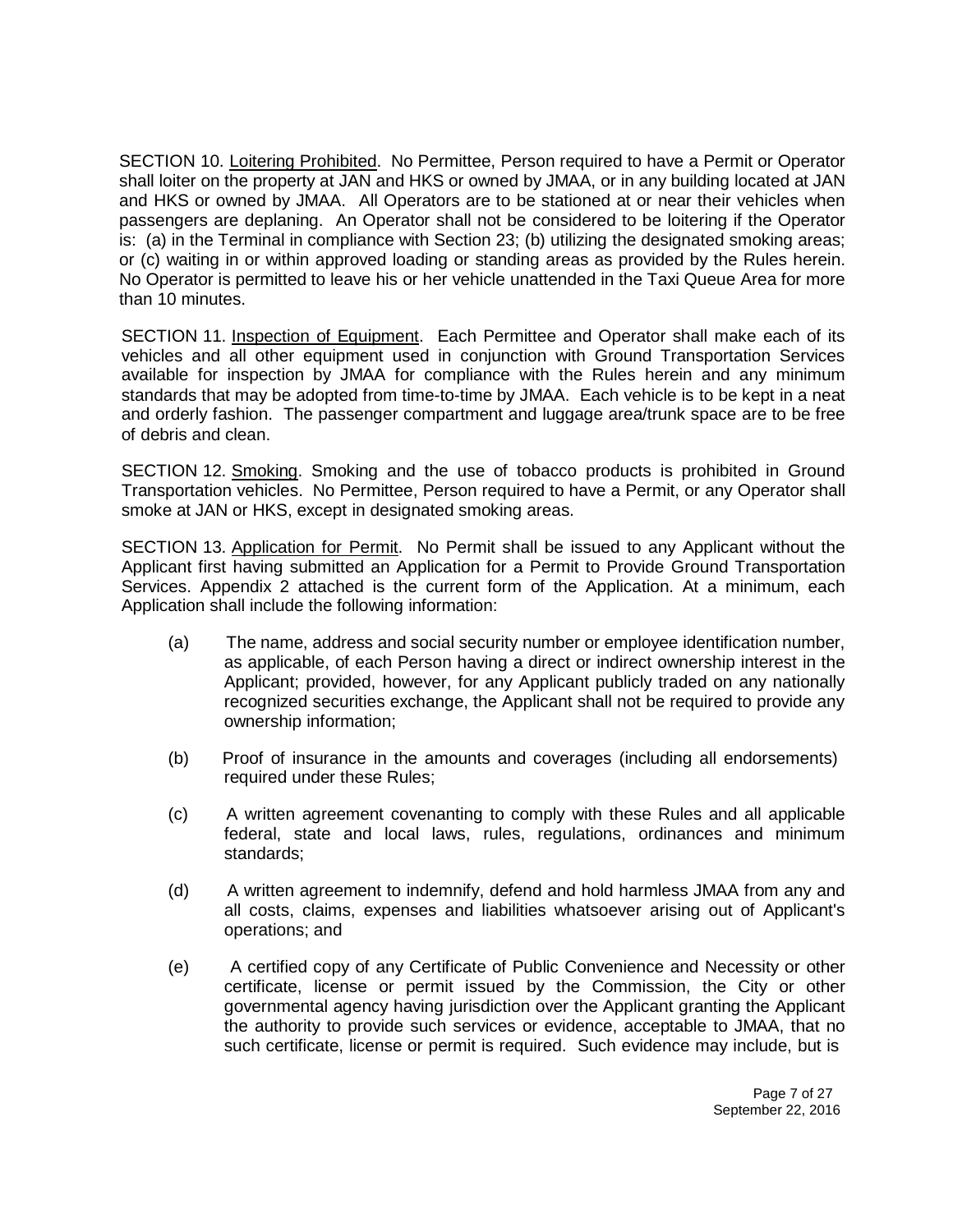not necessarily limited to, a certificate or letter of exemption from the applicable permitting authority.

In addition to the Application for a Permit to Provide Ground Transportation Services, the Applicant shall submit a Vehicle License Application for each vehicle operated at JAN or HKS.

*Each Annual Permit expires on September 30, regardless of the date issued. On or before September 15 of each year each Permittee shall pay the Annual Permit fee to automatically renew his/her Permit for one year period commencing on October 1, conditioned upon the Permittee at that time being in compliance with all provisions of the Rules and the Permit issued to the Permittee.*

*A late processing fee of \$15.00 will be charged to any Permittee who fails to pay the Annual Permit fee on or before September 15. Additionally, a Permittee paying after September 15 will be subject to any further penalties provided in any other provision of these Rules or the Permit issued to the Permittee.*

SECTION 14. Security Identification/Access Media. No Permittee, except those Permittees that exclusively provide Chartered Bus Ground Transportation Services, shall provide any Ground Transportation Services at JAN or HKS without first having acquired a Security Identification/Access Media from JMAA for each Operator or other employee, agent or representative providing any Ground Transportation Services at JAN or HKS. Each Permittee must designate at least one individual as the Permittee's Authorized Signatory to sponsor Operators and any other employee, agent or representative and their applications for Security Identification/Access Media in accordance with JMAA's Security Identification/Access Media policies. Security Identification/Access Media must be worn and properly displayed at all times while providing Ground Transportation Services at JAN or HKS. Each Operator and each Permittee shall advise JMAA immediately of any change in employment or affiliation of an Operator as to the Permittee providing a Permit to the Operator. The failure to apply for and receive a Security Identification/Access Media, and the failure to renew a Security Identification/Access Media prior to its expiration are violations of the Rules herein.

SECTION 15. Operator's License Required. No Operator or other employee, agent or representative of any Permittee or any Person required to have a Permit shall operate any motor vehicle on or at JAN or HKS without having the appropriate Mississippi State Motor Vehicle Operator's License or other appropriate license or operator's permit. Each Operator shall display his or her Mississippi State Motor Vehicle Operator's License, other appropriate license or operator's permit to any JMAA Official upon request. Violation of this provision, in addition to any other penalties provided by applicable law, rule or regulation, shall be grounds for immediate suspension or revocation of a Permittee's Permit or Vehicle License(s). Violation of this provision by any Person required to have a Permit and not having been issued a Permit shall be grounds for rejection of an Application to Provide Ground Transportation Services in the future.

SECTION 16. Loading or Standing Areas. Ground Transportation Operators shall only use the loading or standing areas designated by JMAA for such purpose. Upon entry to JAN or HKS without passengers or after discharging passengers at JAN or HKS, each Operator shall proceed at once by the most direct route to the proper loading or standing area or immediately leave JAN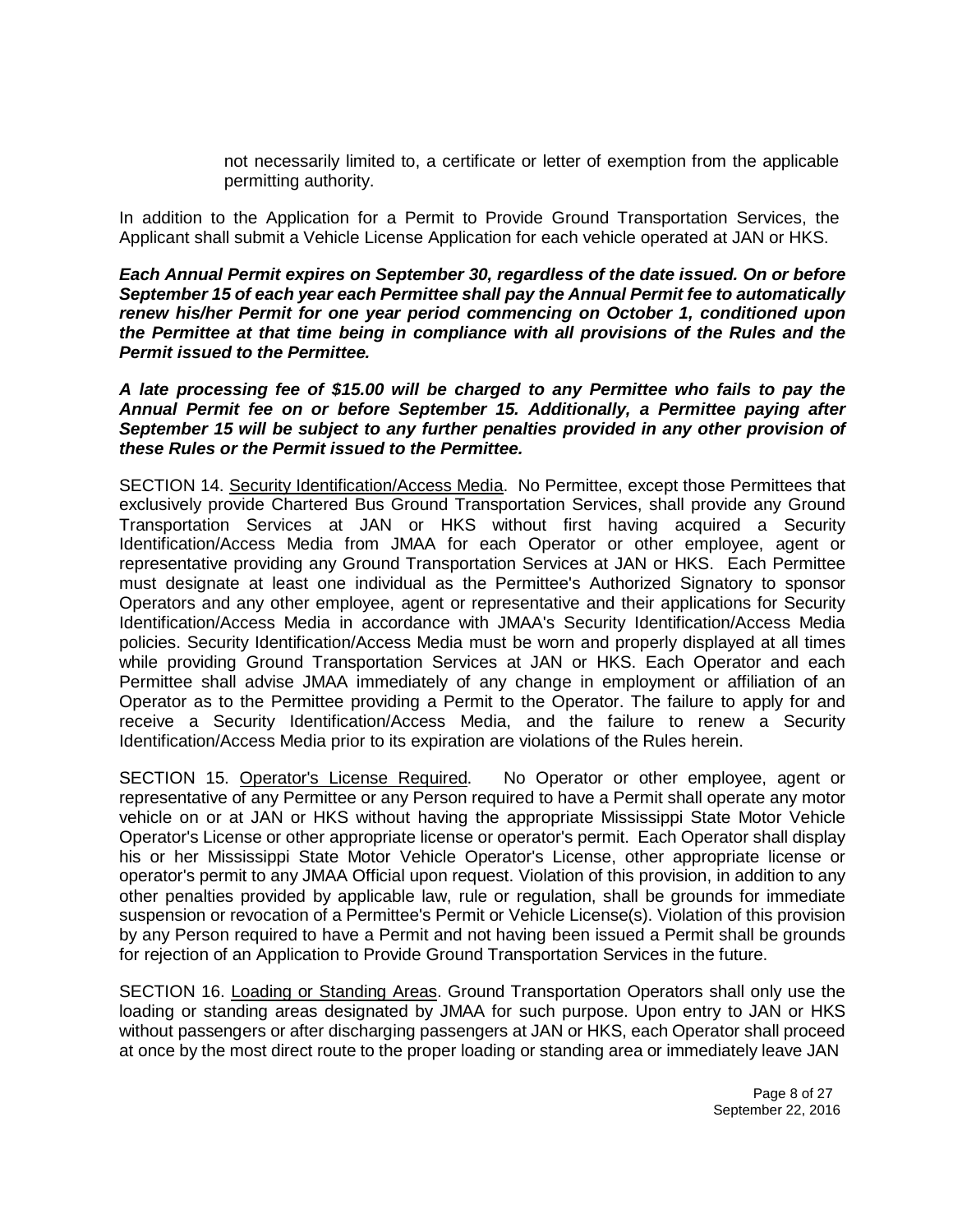or HKS. In no event will any Permittee, Operator or any Person required to have a Permit or a Vehicle License under these Rules or any other Person be allowed to either leave his or her vehicle unattended, park or stand on the Upper Terminal Drive, park or stand in any manner that prevents the free flow of traffic about JAN or HKS or to park or stand in any manner which prevents access to approved parking, loading, unloading or standing areas.

SECTION 17. Taxi Queue. Notwithstanding any provision of the Rules herein to the contrary, no Taxi shall stand or park (except Taxis delivering passengers to the Terminal or providing Call Services) except in the Taxi Queuing Area designated from time-to-time by the Chief Executive Officer. Taxis shall proceed in an orderly manner through the Taxi Queuing Area with the Taxi then in first position providing service to the next passenger. Operators must immediately engage their "Top Light" indicating that the Taxi is not available for service when a passenger hires the Taxi for service. If the Taxi in first position of the Taxi Queue is not suitable to provide service to the next passenger or party due to any reason, the next Taxi in line suitable to meet these needs may provide the requested Ground Transportation Services. An Operator capable of providing the requested services may not refuse fare from one passenger in order to accept another passenger. Passengers may not be dropped-off in the Taxi Queuing Area; passengers must be dropped-off on Upper Terminal Drive or using the inside lanes of Lower Terminal Drive. An Operator dropping-off passengers may only proceed to the Taxi Queuing Area after discharging all passengers.

SECTION 18. Loading or Standing Areas. In no event will any TNC Driver, Permittee, Operator or any Person required to have a Permit or a Vehicle License under these Rules or any other Person be allowed to either leave his or her vehicle unattended, park or stand on Upper Terminal Drive, park or stand in any manner that prevents the free flow of traffic about JAN or HKS or park or stand in any manner which prevents access to approved parking, loading, unloading or standing areas. TNC Drivers are to pick up and immediately depart from designated area after identifying their passenger(s).

SECTION 19. Special Requirements for Chartered Ground Transportation. All Chartered Ground Transportation requires a manifest by passenger or group name, and only those passengers or members of those groups shown on the manifest may be boarded. Call Services provided by licensed Taxis require a written notice of pickup, which may be inspected by JMAA when the Taxi enters the restricted areas marked for Chartered Ground Transportation and Call Services. The notice must include, at a minimum, the name of the party or the company/entity contracting for the service, and the predetermined arrival time of the party or the company/entity contracting for service. In addition, the Operator must display a "Call Services Identification Hang-Tag" in the form provided by JMAA. Appendix 5 attached is the current form of the Hang-Tag. This written notice applies to single person parties as well as groups such as flight crews. Loading for Chartered Ground Transportation is restricted to areas marked for Chartered Ground Transportation and Call Services. All such services will be provided in the outer lane of the lower driveway unless otherwise authorized by the Airport Operations Agent. An Operator engaged in providing Chartered Ground Transportation services at JAN or HKS must engage the "Top Light" of his or her vehicle indicating that the vehicle is not available for general passenger service.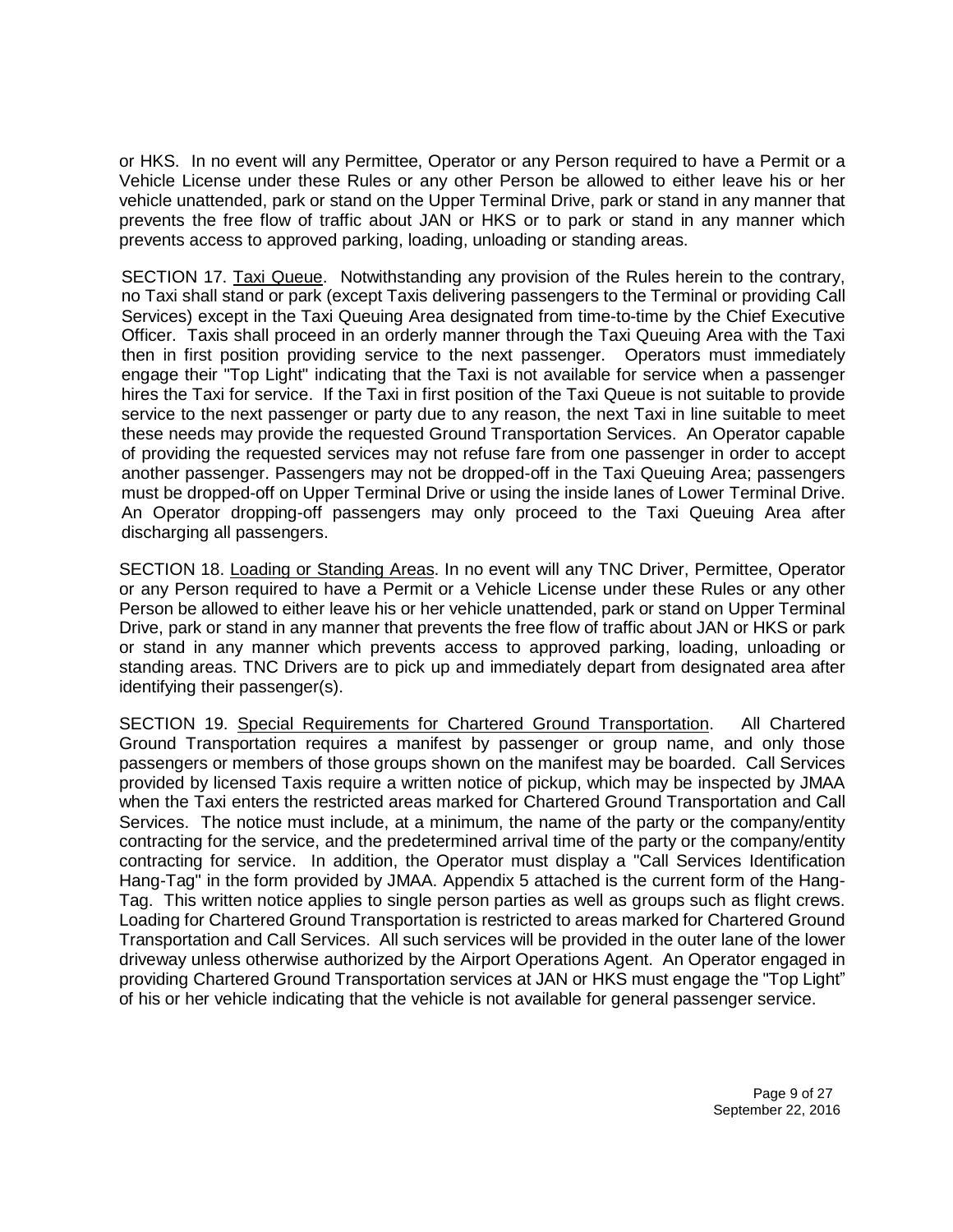SECTION 20. Geo-Fence. The JMAA Geo-Fence includes geographic coordinates defined by JMAA which tracks TNC Drivers accessing JMAA property. The Operator will be charged a trip fee for each customer pick-up as defined in Section 29.

SECTION 21. Display of Call Service Identification Hang-Tag. Any Operator providing Call Services must place a Call Service Hang-Tag on the rear view mirror of his or her vehicle or otherwise visibly display the Call Service Hang-Tag on the front dash board of his or her vehicle while providing Call Services. The Call Service Identification Hang-Tag shall be in the form of Appendix 5 to these Rules or in such other form as JMAA may specify from time to time.

SECTION 22. Display of Vehicle License. A Permittee or Operator, excluding Chartered Ground Transportation providers (who are covered below) and TNCs, shall at all times display a valid Vehicle License in each vehicle operating at JAN or HKS in the form prescribed from time-totime by JMAA. The initial form of Vehicle License is attached to these Rules as Appendix 4. A Vehicle License must be secured for each vehicle operated by a Permittee, or an Operator on the Permittee's behalf, from the Airport Operations Agent upon payment of the fee set forth in Appendix 1. Vehicle Licenses may be secured on a quarterly or annual basis. Quarterly Vehicle Licenses shall be valid for 3 calendar months, expiring on the last day of the 3<sup>rd</sup> month. A Permittee must renew a quarterly Vehicle License on or before the fifth business day of the 3<sup>rd</sup> month following expiration. All Annual Vehicle Licenses expire on September 30<sup>th</sup> regardless of the date of purchase and must be renewed on or before the fifth business day of October. Any Vehicle License not renewed within the time allowed will be subject to a late processing fee of \$15.00. Vehicle Licenses may be secured from JMAA's Access Control Specialist on the fourth floor of the main terminal building, Jackson-Medgar Wiley Evers International Airport. This service will be provided between the hours of 8:00 a.m. and 1:00 p.m. and between the hours of 2:00 p.m. and 4:00 p.m. Monday through Friday, excluding holidays. Vehicle Licenses and receipts for purchases will be issued at the time of the transaction. Vehicle License Fees are non-refundable. Except as provided below for Chartered Ground Transportation providers, Vehicle Licenses shall not be transferable between vehicles operated by a Permittee.

Providers of Chartered Bus Ground Transportation may secure a Special Vehicle License which may be transferred among the Permittee's own vehicles (including any leased or hired vehicles), but may not be transferred to or used by any other Permittee. The Special Vehicle License for Chartered Ground Transportation does not have to be displayed while providing Ground Transportation Services at JAN or HKS; however, the provider must notify JMAA's Airport Operations Agent (in advance) of each trip made by a vehicle under the Special Vehicle License, including providing identifying information for the vehicle.

It is the Permittee/Operator's obligation to secure a new Vehicle License for each vehicle each quarter or year, as applicable. No Person will be allowed to operate any vehicle for the purpose of providing Ground Transportation at JAN or HKS without a current Vehicle License. No Vehicle License shall be issued to any person except a Permittee or its employee, agent or representative, operating under the provisions of a valid Permit. No Vehicle License will be issued for a period extending beyond the current term of a Permittee's Permit.

SECTION 23. Utilization of Terminal Facilities. Any Permittee or Operator (excluding TNCs) providing On-Demand Service, Call Service, Chartered Ground Transportation, may enter the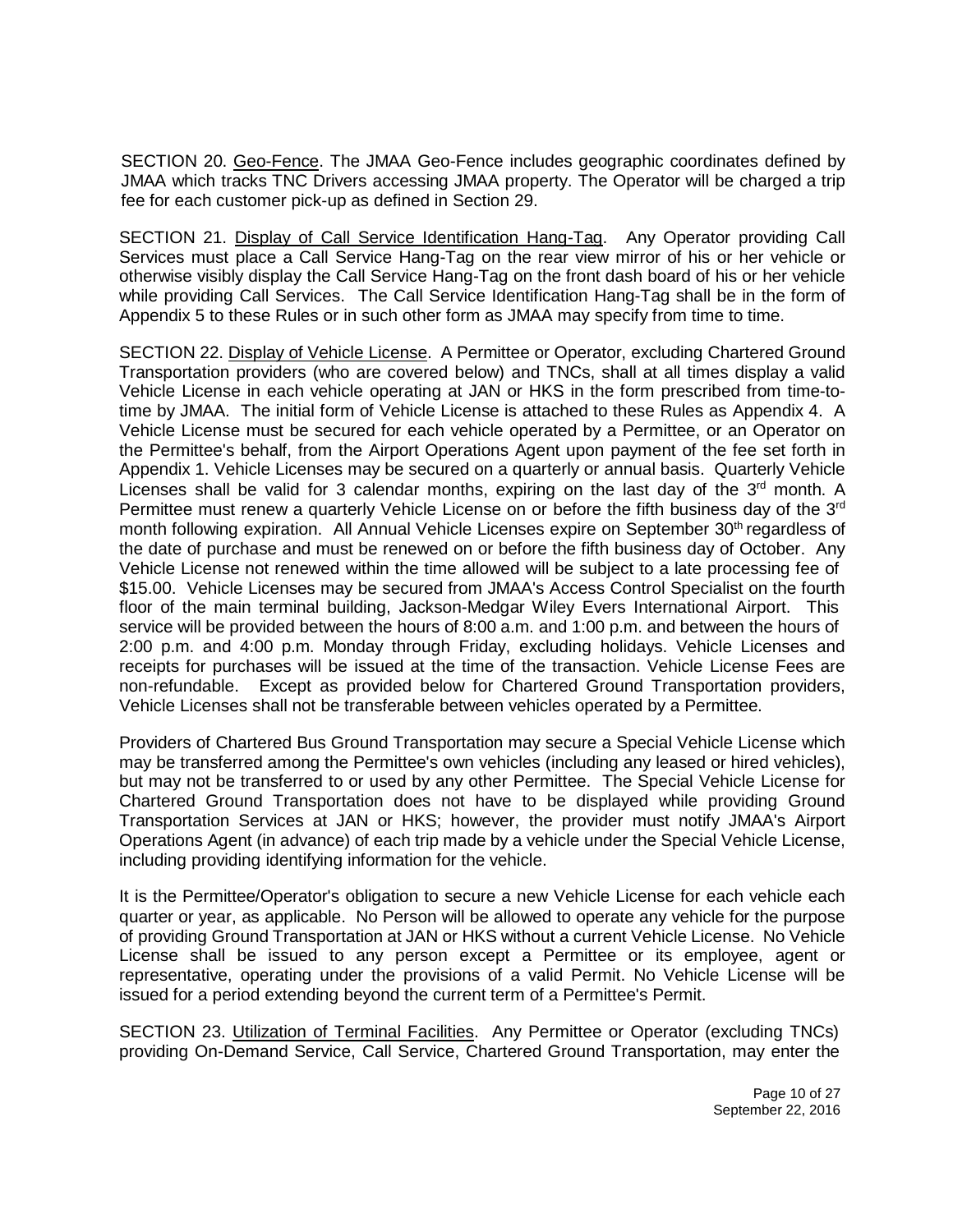Terminal to (a) to answer a direct request for Ground Transportation Services from authorized airline personnel; (b) utilize any space leased or assigned to the Permittee or Operator; (c) utilize the first floor break-room in the Terminal Building; (d) utilize the public restrooms; (e) patronize JAN's restaurants and/or gift shops; (f) confirm flight schedules via the Flight Information Display boards; and (g) aid a passenger who has specifically requested such aid with his or her luggage in connection with utilizing Ground Transportation Services.

SECTION 24. Prohibitions. No Permittee, Operator and/or TNC Driver may:

- (a) Loiter on the property of JAN or HKS, or in any building at JAN or HKS.
- (b) Consume or possess alcoholic beverages or controlled substances or be under the influence of alcohol or controlled substances while at JAN or HKS.
- (c) Disrupt employees, contractors or workmen.
- (d) Use telephones of private businesses/tenants.
- (e) Use break rooms of private businesses/tenants.

SECTION 25. Utilization of Terminal for Charter or Pre-Arranged Services. Permittees and Operators only may be in the baggage claim and ticketing areas of JAN (but not boarding areas) during unloading of flights for the sole purpose of meeting a passenger, passengers or company. Any such Permittee or Operator must display a plain white placard measuring not more than ten (10) inches by thirty (30) inches showing the name of the passenger, passengers or company contracting for services. The placard shall not display the name of the Permittee or Operator or of any destination or provider of the service.

## SECTION 26. Courtesy and Public Behavior of Permittees, Operators and TNC Drivers.

- (a) Each Permittee shall ensure that its Operators and other employees, agents and representatives, while at JAN or HKS, treat members of the public with the utmost courtesy and respect. TNC Drivers, while at JAN or HKS, shall treat members of the public with the utmost courtesy and respect. Specific behavior that will not be tolerated includes but is not limited to: horseplay, catcalls, lewd remarks, profanity or obscene or vulgar language, smoking in unauthorized areas, loud music, fighting/violent behavior, drawing or threatening use of a weapon. Electronic Devices may be viewed by Operators while vehicles are parked as long as the volume is kept low as to not disturb other Operators, employees or patrons.
- (b) Operators and TNC Drivers must wear proper attire while providing Ground Transportation Services in accordance with the following:
	- (1) Male drivers shall wear long non-sagging pants, shirts with collars and sleeves, and shoes. Shoes shall be clean, closed-in and worn with socks. Hair, beards and/or moustaches shall be neat, trimmed and present a groomed appearance. Operators may wear hats, caps or other head coverings that (a) will not impair the safe operation of a motor vehicle and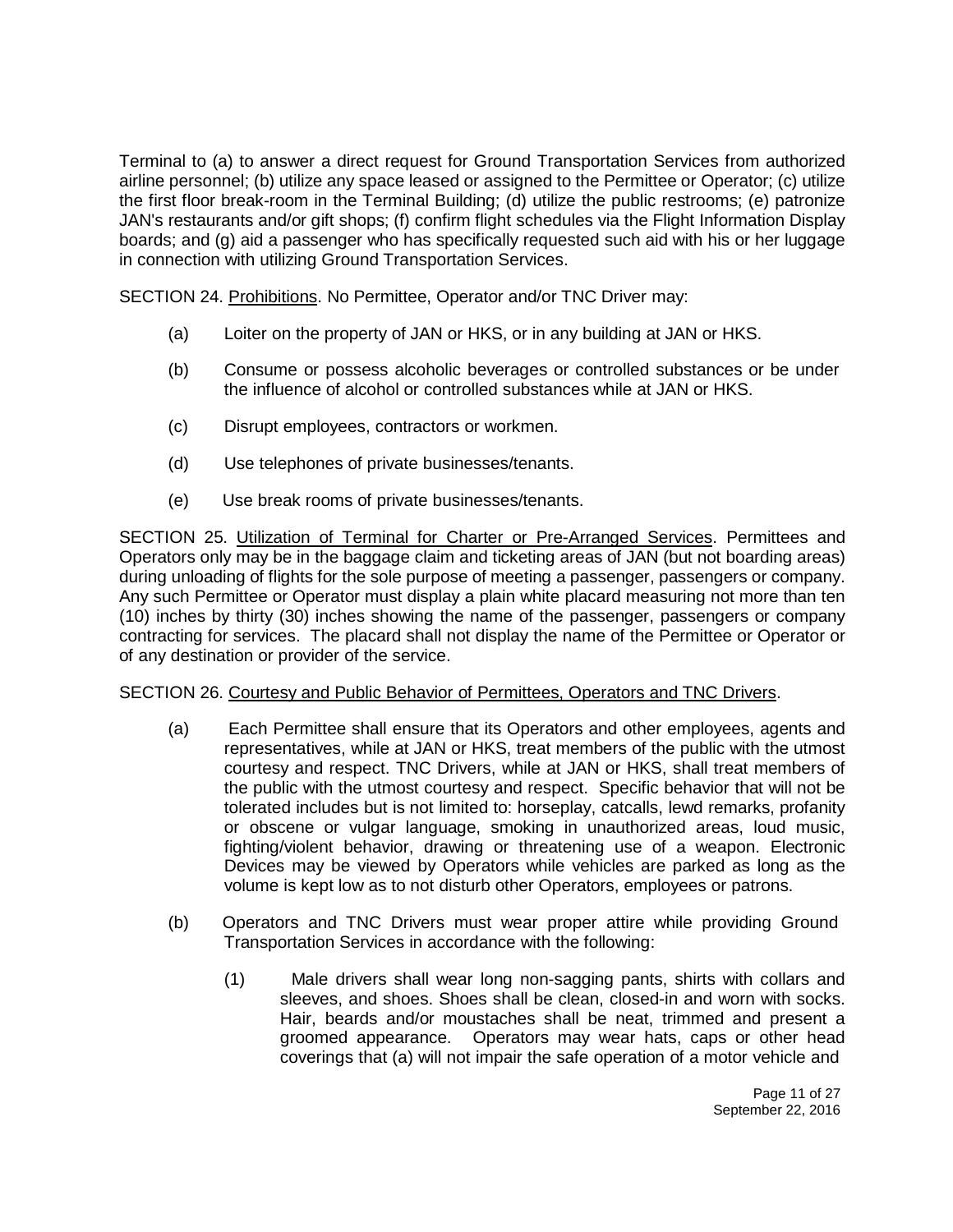(b) complements the Operator's ground transportation work duties and work attire.

- (2) Female drivers shall wear long non-sagging pants or skirts, shirts with collars and sleeves, and shoes. Shoes shall be clean, closed-in and worn with socks or stockings. Hair shall be neat, trimmed, and present a groomed appearance. Operators may wear hats, caps or other head coverings that (a) will not impair the safe operation of a motor vehicle and (b) complements the Operator's ground transportation work duties and work attire.
- (3) During seasonal periods, drivers may wear knee-length walking style shorts with a short sleeve or polo shirt, white socks and a leather top shoe with a rubber sole. Low cut, sleeveless shirts and tank tops shall not be worn. Cut-off jeans shall not be worn. Sheer, transparent or fish net materials shall not be used or worn as clothing.

SECTION 27. Vehicle Signs. All signs approved for vehicle operations in the City or by the Public Service Commission, as applicable, are approved for operation at JAN.

SECTION 28. Published Passenger Rates and Charges.

- (a) All Operators providing Demand Services shall provide JMAA a copy of its current passenger rates. Subject to the requirements of the Motor Vehicle for Hire Ordinance or other applicable law, the Operator may change such rates periodically by delivery of the revised rates to JMAA.
- (b) No Operator shall charge any rates greater than its published rates.
- (c) Rates for Applicants must be submitted with the Application.

SECTION 29. Trip Fee Paid to JMAA By TNCs. Each time a TNC Driver crosses the boundaries of the Geo-Fence for a customer pick-up, JMAA will charge the TNC for the TNC Driver a trip fee of \$3.00 for each pick-up.

SECTION 30. TNC Drivers may not loiter or dwell on any part of JMAA property at any time and are prohibited from entering the Terminal Building or any building on JMAA's property.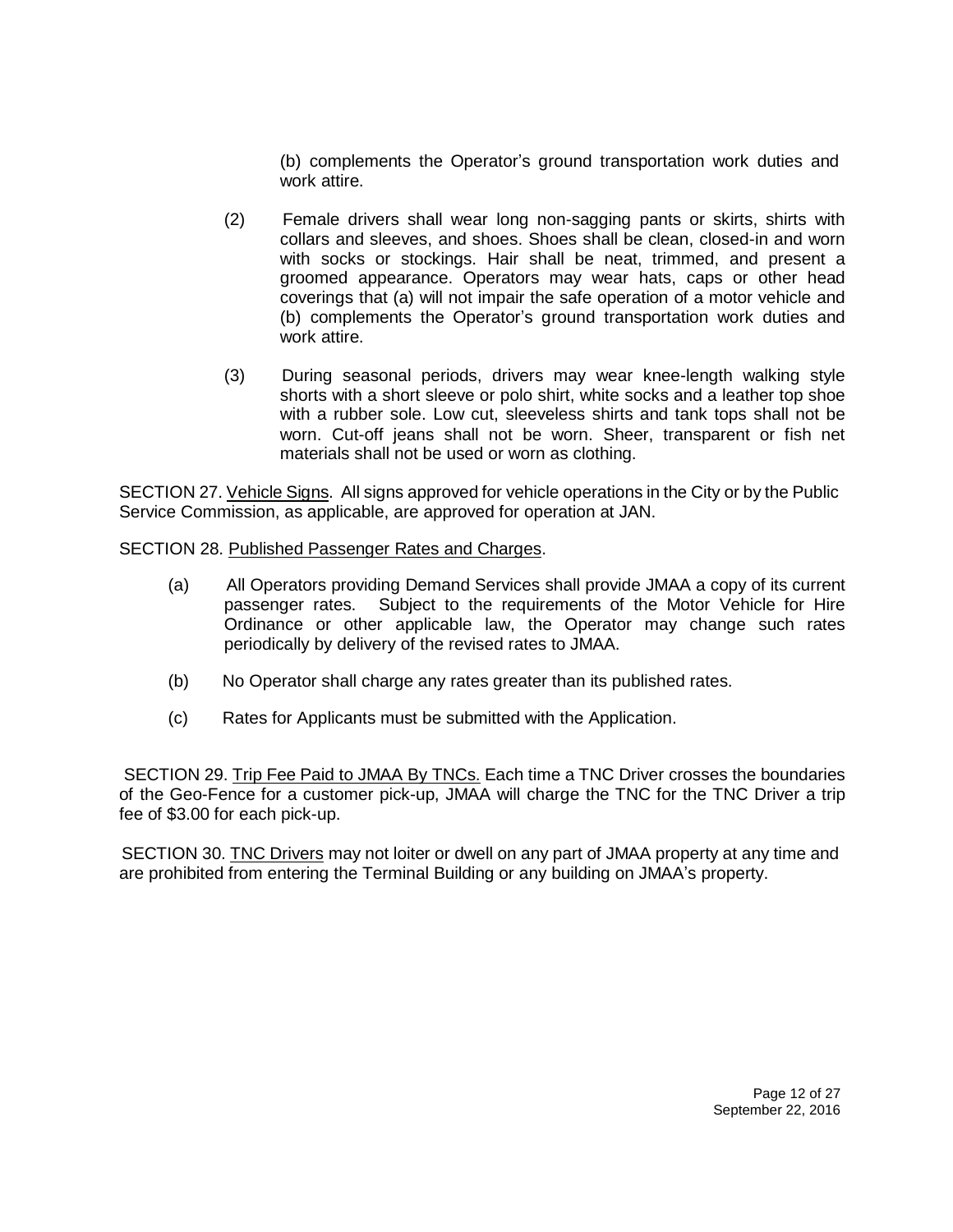SECTION 31. Debit/Credit Card Capability. An Operator may not utilize the Taxi Queuing Area unless the Operator accepts credit and debit cards for payment of taxicab fares. No request for taxi service may be refused to any person because of his or her desire to use a credit or debit card to pay a fare.

SECTION 32. Required Insurance. Each Permittee shall provide, at a minimum, the following required insurance:

- (a) Automobile liability, including hired and non-owned vehicles, with a combined single limit of \$200,000.00.
- (b) Uninsured motorist coverage for an accident in the minimum amount of \$25,000.00 for injury or death of any one person or \$50,000.00 for each accident, and \$10,000.00 for damage to property.
- (c) General liability insurance having a per occurrence limit of not less than \$300,000.00.
- (d) Worker's compensation insurance in such amounts as may be required under the laws of the State of Mississippi.

JMAA shall be named as an additional insured on each liability policy of insurance provided hereunder. Each Applicant shall deliver an original certificate of insurance to JMAA with its Application. The termination, modification or non-renewal of each policy of insurance required hereunder shall be conditioned upon not less than thirty (30) days prior written notice to JMAA. JMAA reserves the right to increase the amounts of insurance required of Permittees at any time; provided, no increase in required insurance shall be effective less than sixty (60) days from the date of notice of such increase. Nothing in this Section excuses or releases any Permittee from complying with any requirement of the City or the Public Service Commission.

SECTION 33. Starter and/or Dispatcher Charges. JMAA reserves the right, at any time, to hire a starter or dispatcher to assist in the orderly handling of Ground Transportation Services and the preservation of order at JAN and HKS by regulating the loading and unloading of passengers at the Terminal Building. The services of a Starter and/or Dispatcher will be funded by Ground Transportation Service providers.

#### SECTION 34. Off-Airport Rent-A-Car Companies

- (a) Off-Airport Rent-a-Car Companies shall pay JMAA a fee of ten percent (10%) of gross revenues from all rentals generated at or from JAN or HKS.
- (b) Off-Airport Rent-a-Car Companies shall limit their activities to the dropping off or picking up of customers at JAN and HKS. No rental transactions shall be completed at JAN or HKS.
- (c) No Off-Airport Rent-a-Car Company that executes JMAA's standard form Off-Airport Rent-a-Car Operating Agreement shall be required to secure a Permit or a Vehicle License for its vehicles.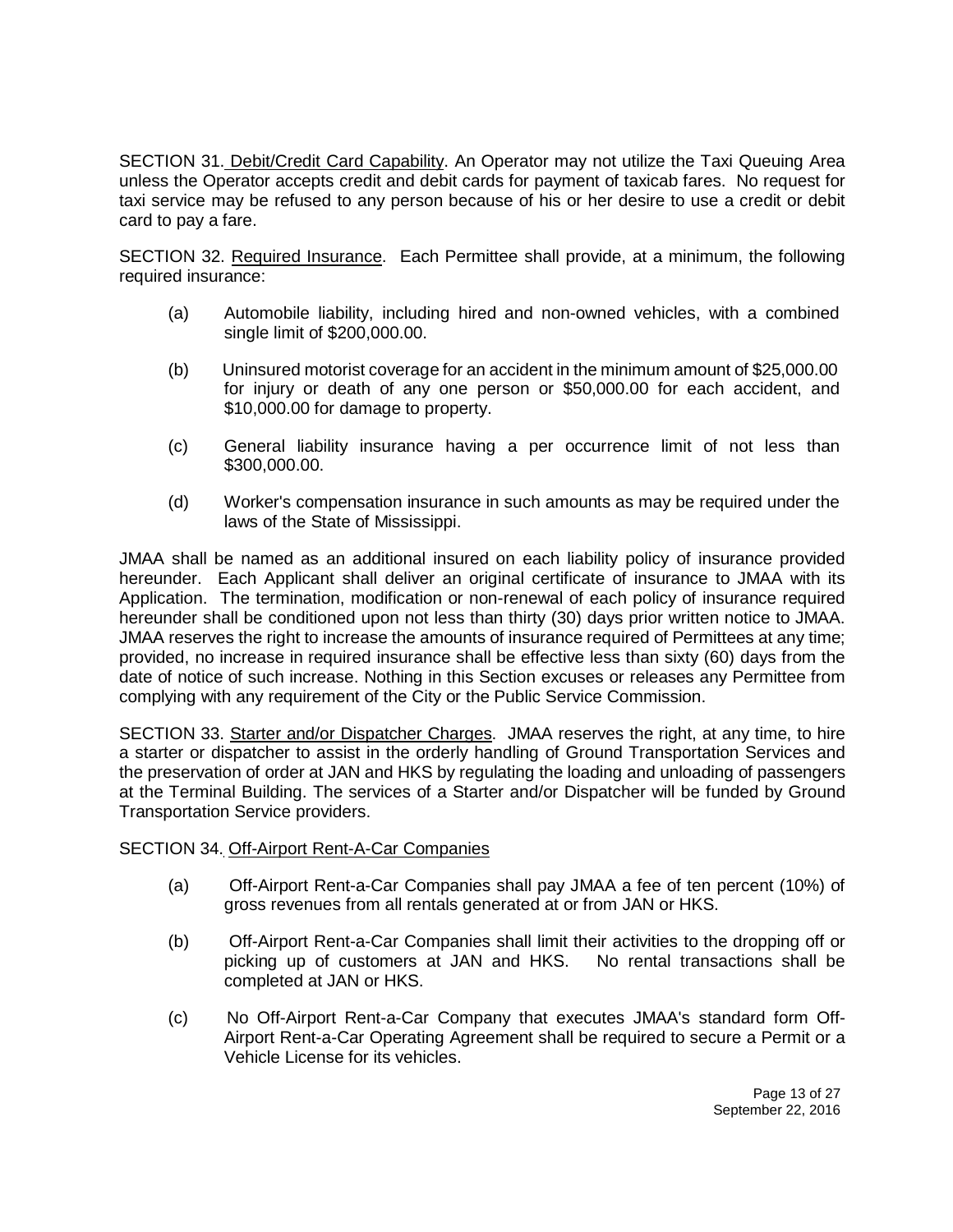SECTION 35. Transportation Complaint Resolution Procedure. All disputes between Ground Transportation providers and all complaints against providers of Ground Transportation shall be submitted in writing to JMAA's Chief Operating Officer. The Chief Operating Officer will consider the information submitted and provide the involved parties with a written determination within fifteen (15) days of receiving the complaint. Should the Chief Operating Officer determine that a Notice of Violation be issued for violation of these Rules, the recipient of the Notice of Violation will have ten (10) business days from date of receipt to provide the Chief Operating Officer with a written response. The recipient of the Notice of Violation should include, in his or her written response, a request for an in-person meeting with the Chief Operating Officer, if one is desired. The Chief Operating Officer will issue a written decision within fifteen (15) days of receiving a written response to the Notice of Violation or within fifteen (15) days of any meeting with the accused violator, whichever is later. Proceedings before the Chief Operating Officer shall be informal, and the Mississippi Rules of Evidence shall not apply. The Chief Operating Officer is not authorized to issue subpoenas or other orders to appear in furtherance of any ground transportation complaint. Parties may, but need not be, represented by counsel when appearing before the Chief Operating Officer.

SECTION 36. Nonexclusive Authority. These Rules shall be in addition to any other laws, rules, regulations or minimum standards applicable to each Person and shall be in addition to any authority that JMAA may have under applicable federal, state or local laws, rules, regulations, ordinances, orders or decrees.

SECTION 37. Violations of Rules.

- (a) JMAA shall have all powers and authorities under applicable law to restrain any Person from providing Ground Transportation Services in violation of these Rules, or other applicable laws, rules, regulations or ordinances.
- (b) Without limiting the foregoing, upon the occurrence of the third violation of these Rules within any calendar year, the Operator's Vehicle License shall be suspended for 180 calendar days.
- (c) Notwithstanding the foregoing, and without limiting other penalties that may be assessed under applicable laws, rules, regulations or ordinances, JMAA may, immediately and without prior notice to the Permittee or Operator, at its sole discretion, suspend or revoke any Permit or Vehicle License for violation of any of Section 15 (Operator's License Required) or Section 31 (Required Insurance). In these cases the Operator or Permittee, as applicable, will not be permitted to operate at JAN or HKS until such time as the Operator or Permittee, as applicable, comes into compliance with these Rules.
- (d) JMAA will not make any refund of any Permit Fee or Vehicle License Fee following suspension or revocation of a Permit or Vehicle License.

SECTION 38. Repeat/Serious Violations. JMAA reserves the right to permanently revoke the privilege of providing Ground Transportation Services at JAN and HKS for more than three (3) violations of these Rules or in the event of a violation which causes or threatens to cause damage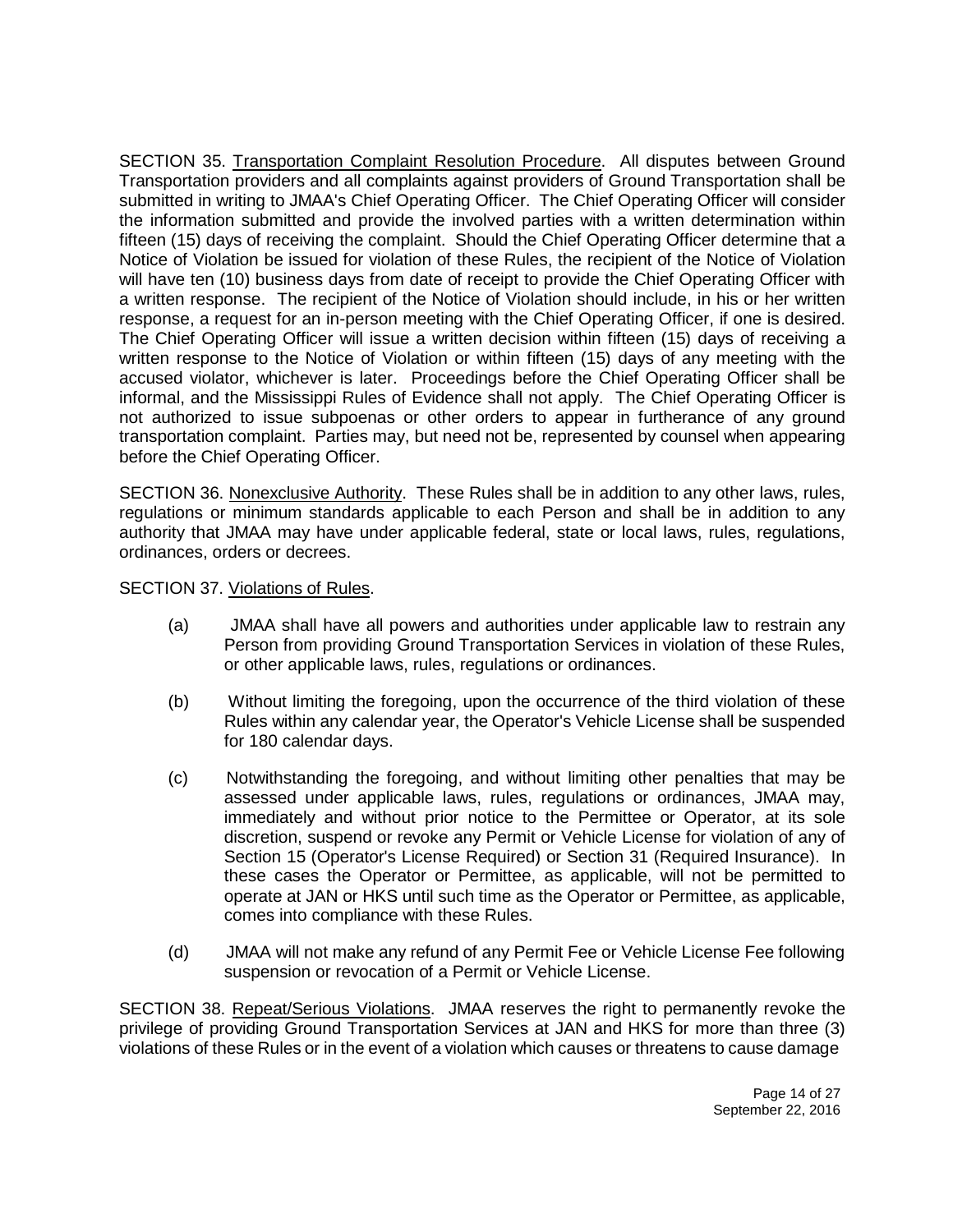to person(s) or property, JMAA may immediately and permanently revoke the Permittee's Permit or Vehicle License, as appropriate.

SECTION 39. Effective Date. These Rules and Regulations shall take effect on November 1, 2016.

### **CERTIFICATION**

I, Rosie L. T. Pridgen, Ph.D., Chairman, Board of Commissioners of the Jackson Municipal Airport Authority, a municipal airport authority lawfully organized and existing under the laws of the State of Mississippi, Miss. Code Ann §. 61-3-5, do hereby certify that the above and foregoing are the **JACKSON MUNICIPAL AIRPORT AUTHORITY GROUND TRANSPORTATION RULES AND REGULATIONS FOR JACKSON-MEDGAR WILEY EVERS INTERNATIONAL AND**  HAWKINS FIELD AIRPORTS adopted on 22<sup>nd</sup> day of September, 2016 by the Board of Commissioners of the Jackson Municipal Airport Authority, in accordance with all of its documents of governance and management and the laws of the State of Mississippi.

SO CERTIFIED, this the \_\_\_\_\_\_\_\_ day of September, 2016.

Rosie L. T. Pridgen, Ph.D. Chairman

(SEAL)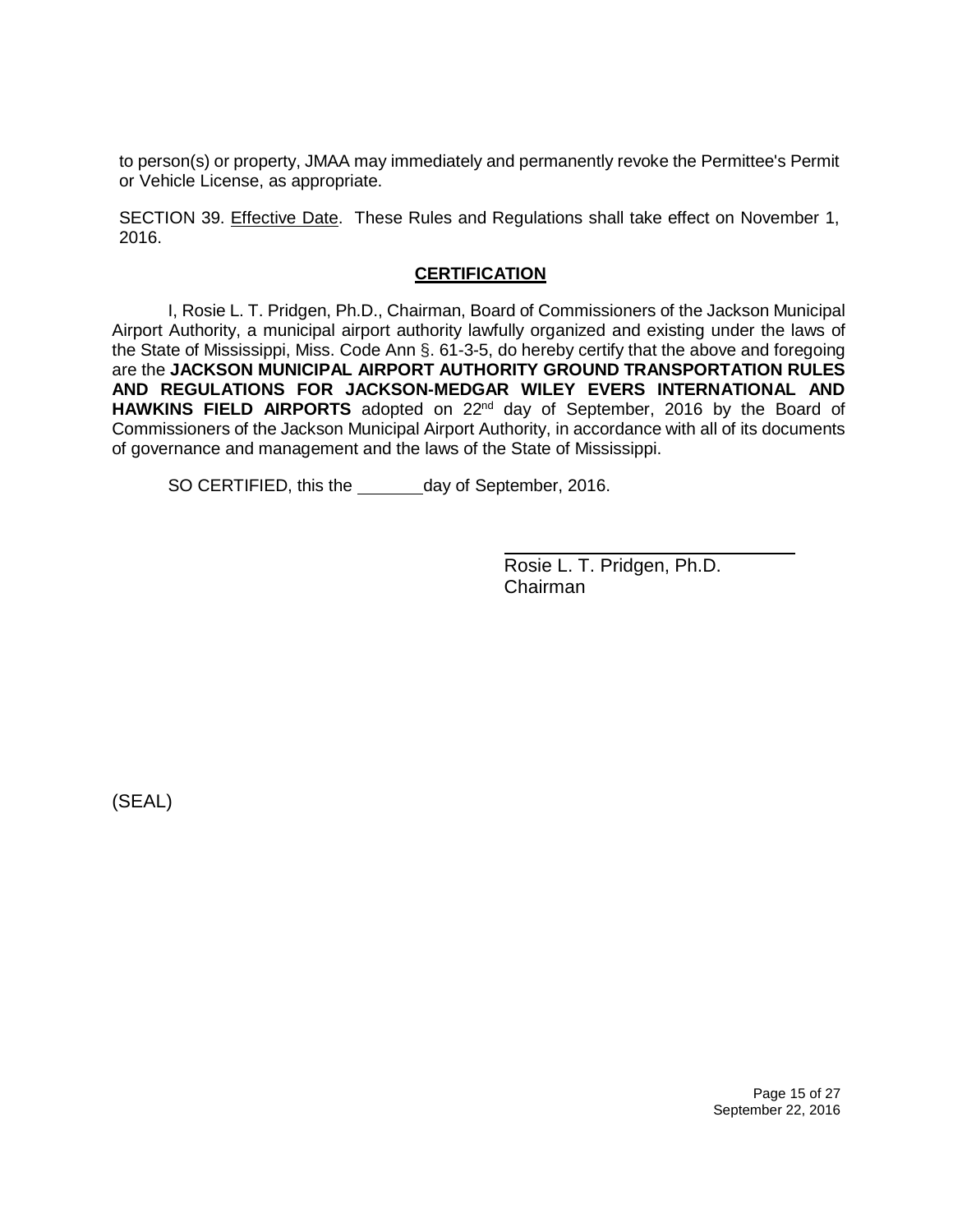## **FEES**

Annual Permit Fee: \$100 per year (Permit granted to commercial owner(s))

Vehicle License Fee:

A. All ground transportation providers, except Motor Coach/Chartered operators:

\$ 120/quarterly/per vehicle, or \$ 480/yearly/per vehicle

B. Chartered/Motor Coach Operators:

\$ 37.50/per trip

(Requires 24-Hour advance notice to Airport Operations Agent at 601.939.5631 extension 252 or 220 or 601.664.3595 fax)

C. Vehicle Licenses not renewed within the time allowed by the Rules will be subject to a late processing fee of \$15.00.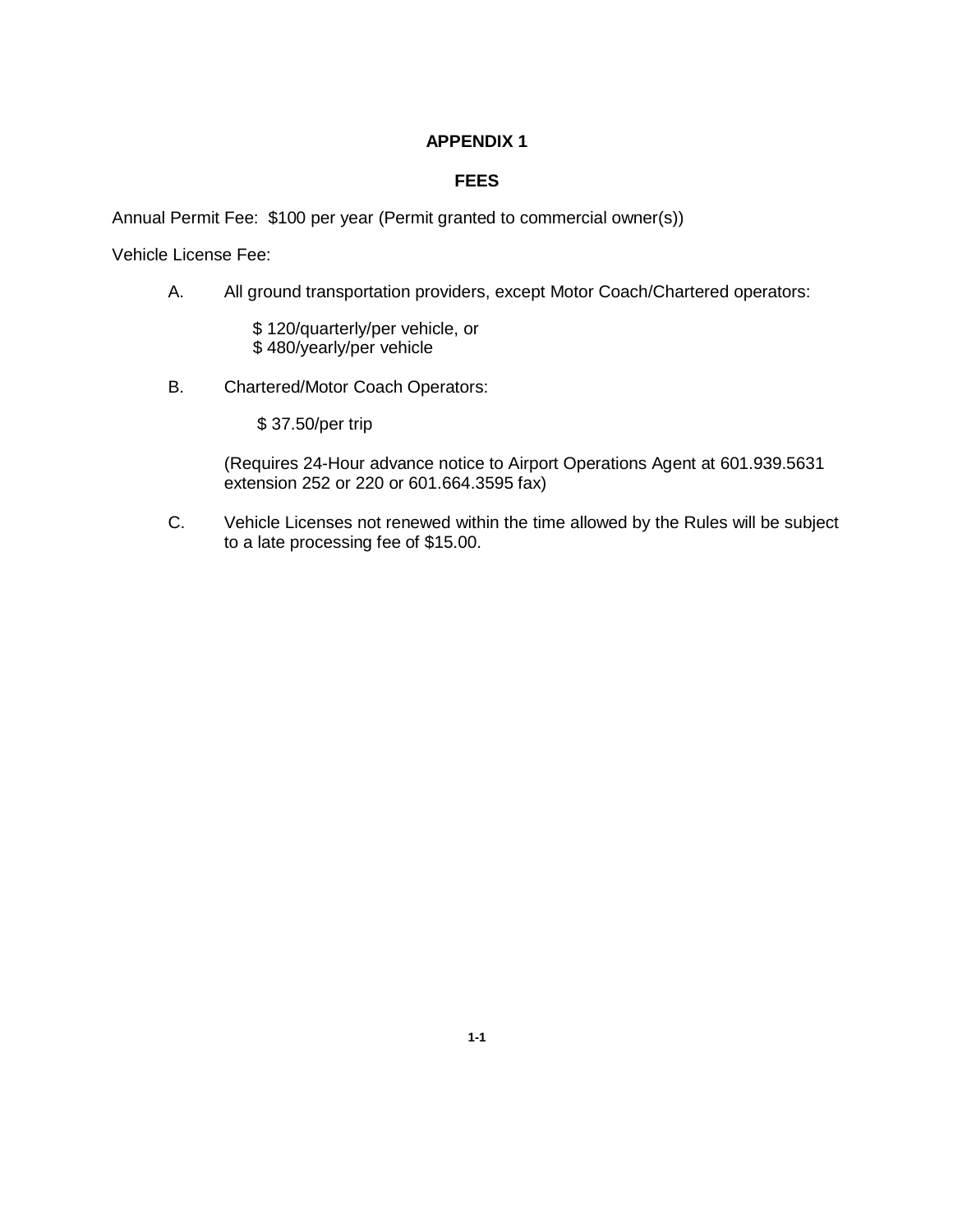#### **JACKSON MUNICIPAL AIRPORT AUTHORITY**

#### JACKSON-MEDGAR WILEY EVERS INTERNATIONAL AIRPORT HAWKINS FIELD AIRPORT JACKSON, MISSISSIPPI GROUND TRANSPORTATION

#### APPLICATION AND AGREEMENT FOR A GROUND TRANSPORTATION PERMIT

| APPLICANT:           |                         |                               |                         |
|----------------------|-------------------------|-------------------------------|-------------------------|
|                      |                         | (Full Legal Name of Business) |                         |
| PURPOSE: $\Box$ Taxi | $\Box$ Other (describe) | $\Box$ Courtesy               | $\Box$ Delivery Service |

In consideration of the administrative processing of this Application and the issuance of a Ground Transportation Permit ("Permit") by the Jackson Municipal Airport Authority ("JMAA") to allow Applicant to provide General Transportation Services at the Jackson-Medgar Wiley Evers International Airport (JAN) and Hawkins Field (HKS) in accordance with the Ground Transportation Rules and Regulations for JAN and HKS adopted by JMAA on  $_1$ ,  $_2$ , as the same may be amended or supplemented from time-to-time (the "Rules"), the

Applicant agrees to the following throughout the term of the Permit, beginning and ending, unless terminated sooner, September 30, \_\_\_\_.

- 1. This Permit and the Permittee's operations at JAN and HKS shall be subject to the Rules. Applicant, by executing this Application, specifically acknowledges that it/he/she received a copy of the Rules, understands the Rules and agrees to observe and comply with the Rules, as the same may be amended, modified or supplemented from time-totime.
- 2. This Application shall only constitute a Permit to provide Ground Transportation Services at JAN and HKS upon payment of all applicable fees, receipt by JMAA of all required information and documents and counter-execution by JMAA.

2-1 Initials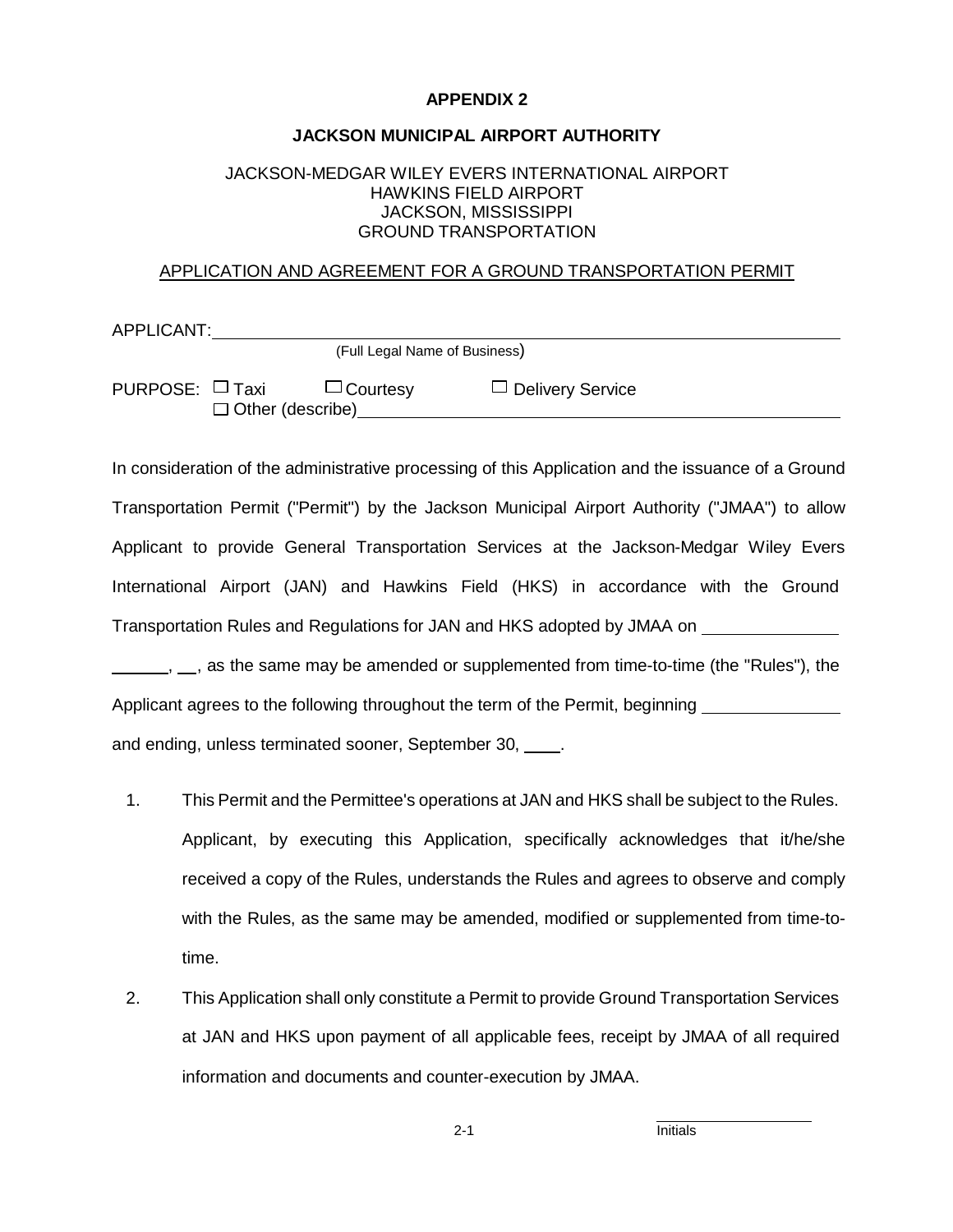- 3. It is understood and agreed that the Permit can be renewed each October 1, for a one (1) year term ending upon the succeeding September 30, upon payment of the applicable Annual Permit Fee (as the same may be changed from time-to-time by JMAA) by the Permittee on or before September 15 of each year. Either party may terminate the Permit by notice mailed to the other party at its regular business address not less than sixty (60) days before the expiration of the initial term or any renewal term of the Permit. Furthermore, JMAA may terminate the Permit at any time for breach of any of the terms of the Permit, or for failure of the Applicant to comply with any provision of the Rules or any other applicable federal, state or local laws, ordinances, rules or regulations.
	- 4. Applicant acknowledges that it/he/she is an independent contractor operating at JAN or HKS and that neither the issuance of a Permit nor the regulation of the Applicant's operations at JAN or HKS by JMAA shall create the relationship of partners or principal and agent. Applicant agrees to indemnify, defend and hold harmless JMAA from any and all losses, claims, costs, suits, expenses or liabilities whatsoever (including attorneys' fees and costs of investigation and defense thereof) arising out of the operations of Applicant.
	- 5. Applicant has paid a non-refundable, first year Permit Fee in the amount of One Hundred Dollars and no cents Dollars (\$100.00) with the submission of this Application.
	- 6. Applicant agrees that the Permit issued pursuant to this Application is only for the operations listed at the top of Page One (1) of this Document in the row labeled "PURPOSE" and as further defined and limited in the Rules. Applicant agrees that any operations other than those provided herein are expressly prohibited at JAN and HKS. Applicant agrees to operate only in the areas designated by JMAA, and Applicant agrees that the designated areas may be changed from time-to-time and at any time by JMAA. Applicant also acknowledges and agrees that the issuance of a Permit does not constitute a lease of any property, real or personal, from JMAA to Applicant.

2-2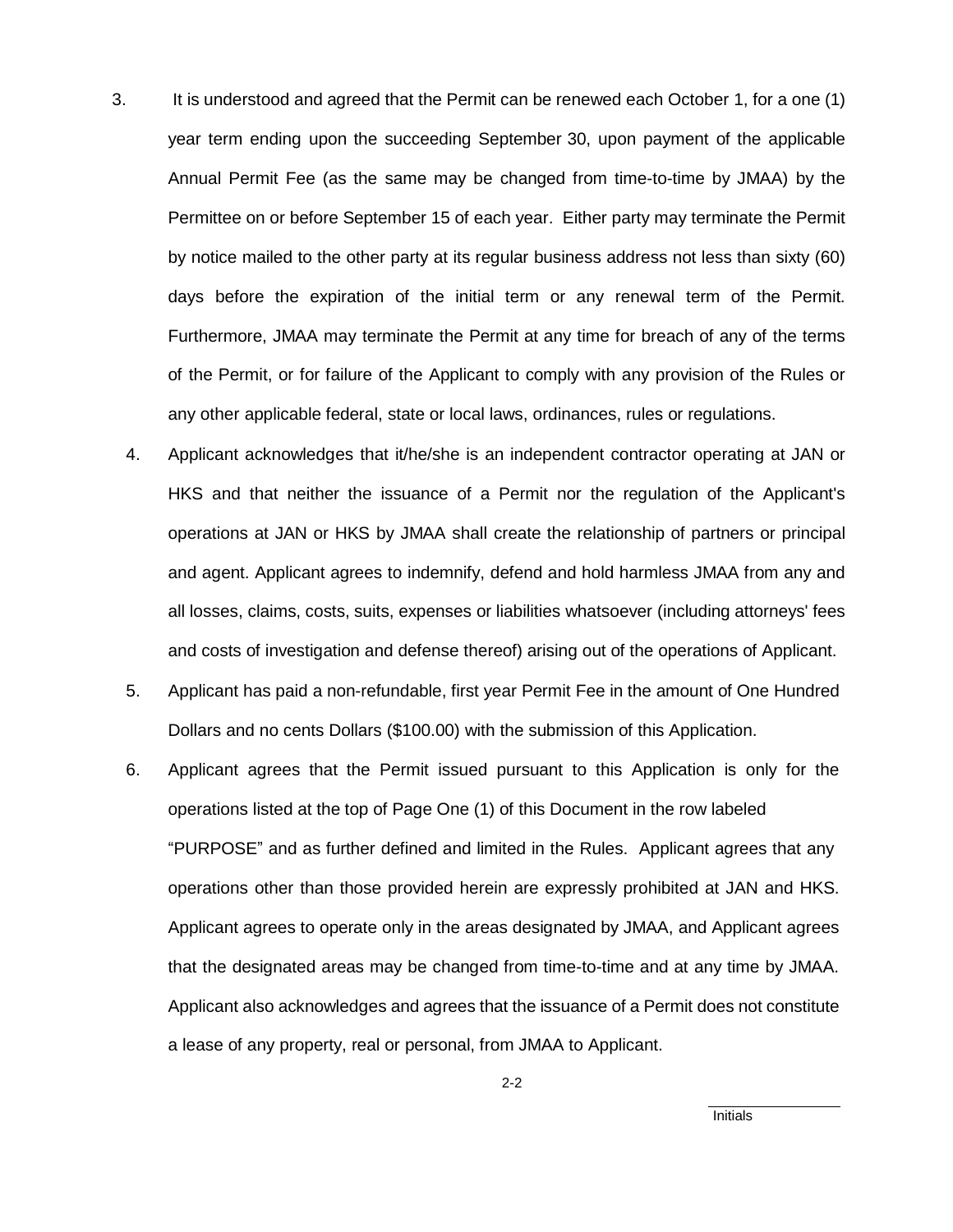7. Applicant acknowledges that it/he/she must secure a Vehicle License for each vehicle to be operated at JAN or HKS in the performance of Ground Transportation Services. No vehicle may be operated at JAN and HKS in the performance of Ground Transportation Services without a current Vehicle License.

8. In the event of non-payment of the Annual Permit Fee or any other fees or charges due JMAA (*except and not including Vehicle License Fees* for which JMAA shall be under no obligation to provide notice to Applicant prior to revocation for non-payment), JMAA shall notify Applicant of non-payment by certified mail to Applicant at the address shown in Paragraph 13(c). Applicant shall have ten (10) calendar days from the date said notice was mailed to tender the Annual Permit Fee and/or any past due amounts to JMAA. In the event the Applicant does not tender all past due amounts to JMAA within the time provided, the Permit shall be suspended and Applicant shall not operate at JAN or HKS. If any amount remains due more than thirty (30) days after the mailing of notice by JMAA, the Permit shall automatically terminate, and Applicant shall not provide any Ground Transportation Services at JAN or HKS until it has submitted a new Application, the appropriate Permit Fee, a late processing fee of \$15.00 and all other information required by the Rules or Application and JMAA has issued a Permit.

9. It is understood and agreed that Applicant shall observe and comply with all laws, ordinances, rules, regulations and minimum standards of the United States, the State of Mississippi, the Counties of Rankin and Hinds, the City of Jackson, JMAA and any and all other agencies, bureaus or departments thereof which may be applicable to the operations, management, maintenance or administration of JAN and HKS now in effect or hereafter promulgated; and further, Applicant will display to JMAA any and all permits, licenses or other evidences of compliance with all laws upon request by JMAA.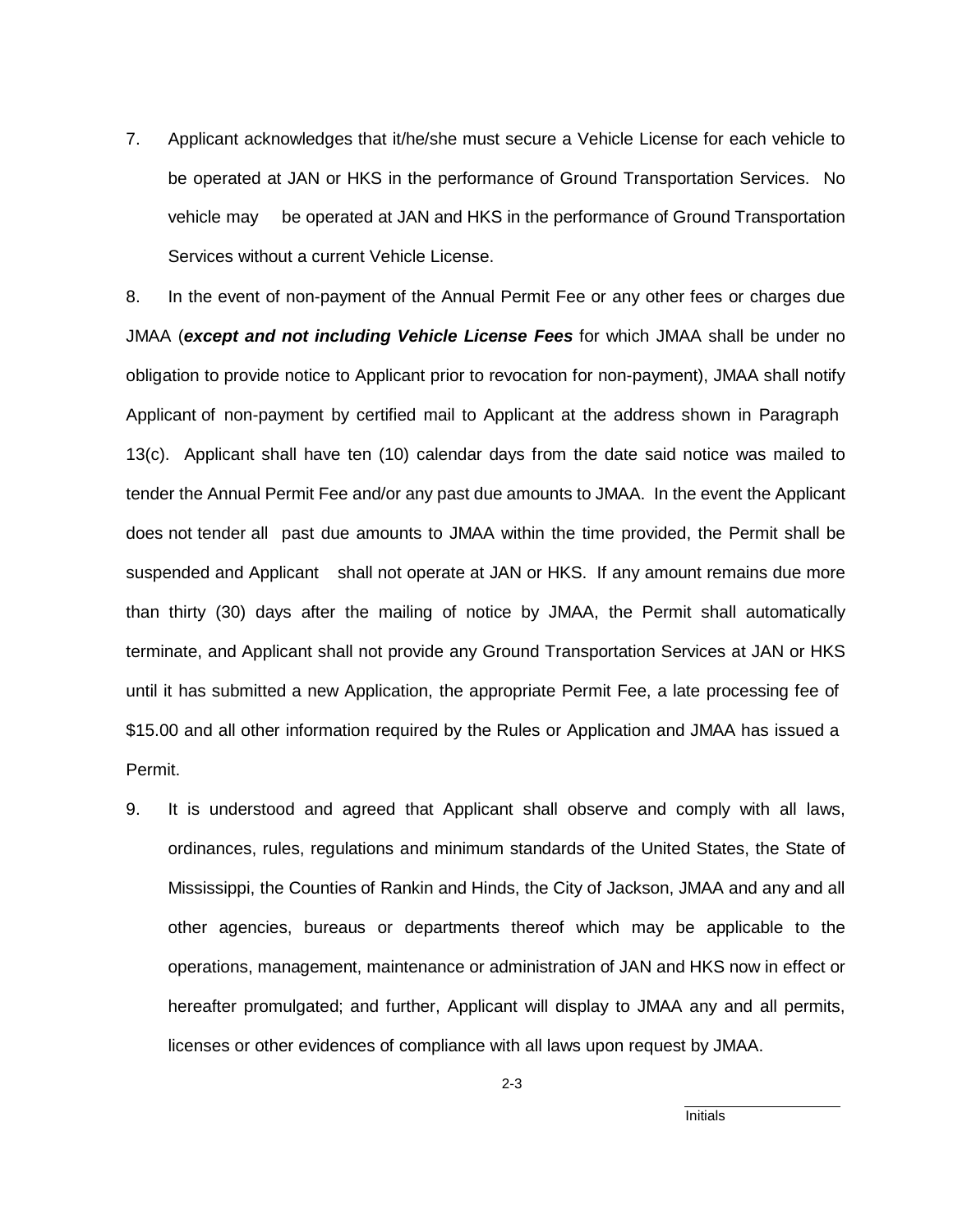- 10. Applicant will maintain automobile, contractual and general liability insurance in the amounts required by the Rules. Written proof of insurance in the form of an original Certificate of Insurance must be submitted with this Application. Each policy of insurance required hereunder shall name JMAA as an additional insured and shall provide that termination, cancellation or modification of any policy of insurance shall be conditioned upon not less than thirty (30) days prior written notice to JMAA. In no event shall Applicant provide any Ground Transportation Services at JAN or HKS without having the insurance required under the Rules and this Application.
- 11. Applicant understands and agrees that JMAA may change or amend the insurance requirements in the Rules to reflect new minimum insurance standards for Applicant and other similar businesses operating at JAN and HKS. The Applicant shall provide evidence of the changed or amended insurance requirements not less than sixty (60) days after the date such amendment is adopted. Failure of Applicant to comply with the insurance requirements herein shall constitute grounds for immediate suspension or revocation of the Permit.
- 12. Applicant agrees to immediately report any damage to any property of JMAA and to make payment to JMAA for repair or replacement thereof promptly upon demand by JMAA.
- 13. Applicant certifies the following information is accurate and correct:
	- (a) Legal Business Name:
	- (b) State of Organization if Corporation, Partnership, Limited Liability Company:

| (c) | <b>Street Address:</b>              |  |
|-----|-------------------------------------|--|
| (d) | Mailing Address:                    |  |
| (e) | City/State/Zip:                     |  |
| (f) | Telephone:                          |  |
|     | <b>Owner Street Address:</b>        |  |
|     | City/State/Zip:                     |  |
|     | <b>Social Security Number:</b>      |  |
| (g) | <b>Owners/Partners/Proprietors:</b> |  |

 $2 - 4$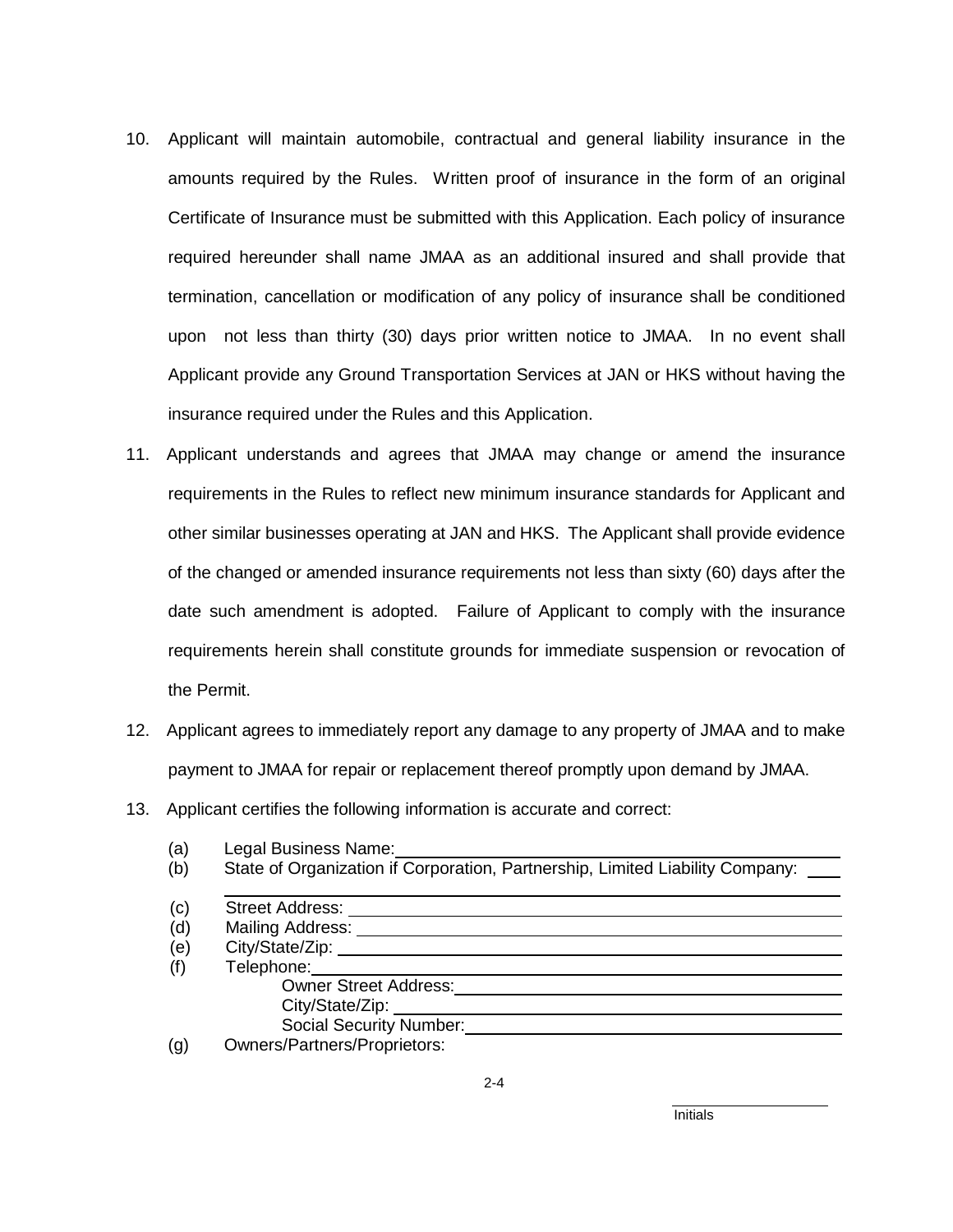| 1) | Name:                   |          |
|----|-------------------------|----------|
|    | <b>Street</b>           | Address: |
|    | City/State/Zip:         |          |
|    | Social Security Number: |          |
| 2) | Name:                   |          |
|    | <b>Street</b>           | Address: |
|    | City/State/Zip:         |          |
|    | Social Security Number: |          |

(Attach additional sheets as necessary – Applicant must disclose all persons or entities owning 10% or more of the ownership interests in Applicant except as provided in the Rules.)

(h) Officers:

| President: |            |
|------------|------------|
| Vice       | President: |
| Secretary: |            |
| Treasurer: |            |

- 14. Applicant shall report to JMAA any changes in any of the information provided in this Application within ten (10) days of such change.
- 15. In addition to the Annual Permit Fee required, Applicant agrees to pay to JMAA such other fees as may be assessed against any other Permittee providing the same class of service under the Rules. Any such payment is due on or before the twentieth (20<sup>th</sup>) day of each month for the preceding month's activity.
- 16. By execution of this Application, Applicant agrees to indemnify, defend and hold harmless JMAA, its Board of Commissioners (individually and collectively), employees, agents and representatives from any cost, claim, suit or liability (including reasonable and actual attorneys' fees and costs of investigation and defense) arising from or out of Applicant's operations on or about JAN and HKS or in connection with the Permit.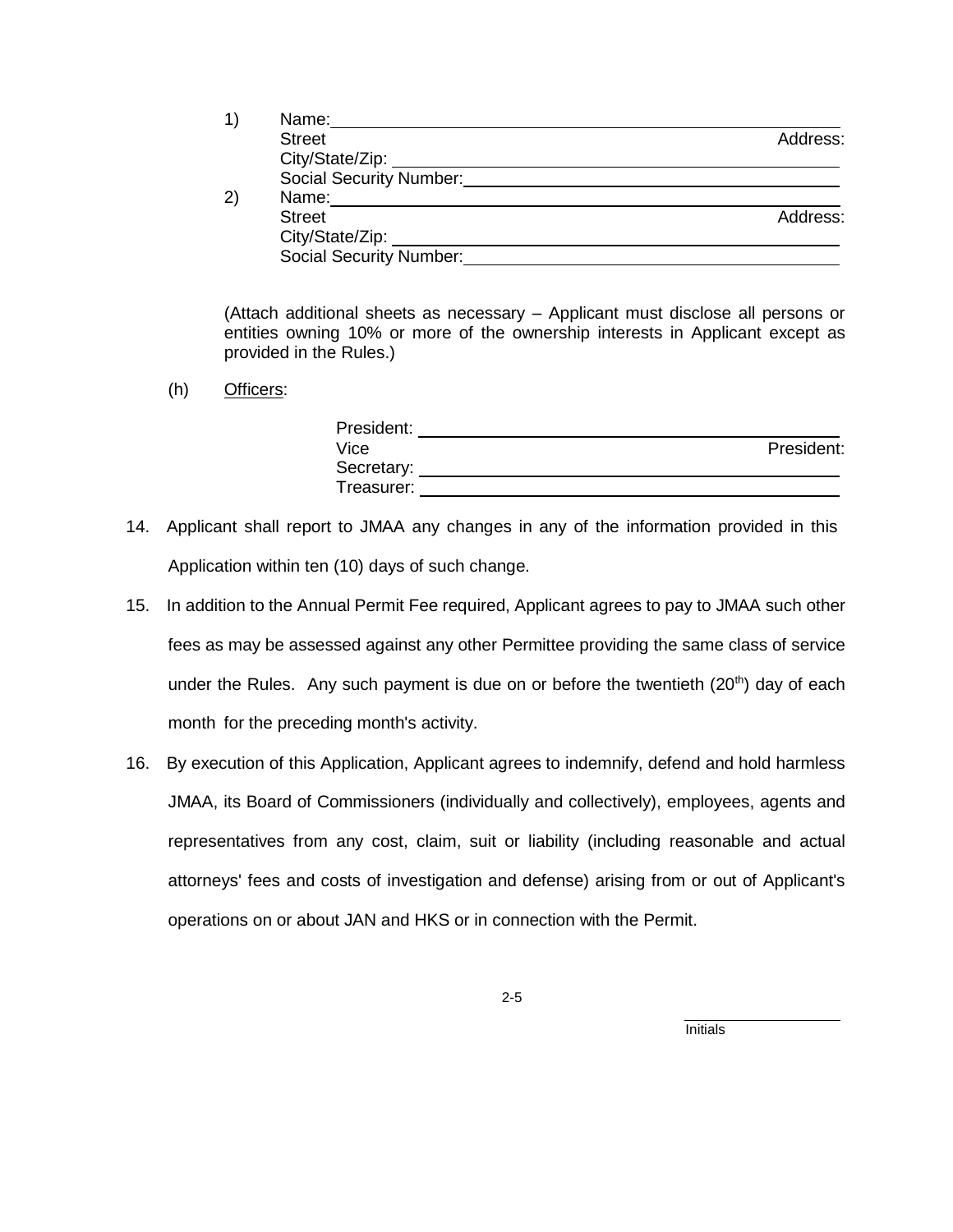17. It is understood and agreed that in the event JMAA uses the services of an attorney or attorneys to enforce the provisions of the Permit, this Application or the Rules, the undersigned shall be liable to JMAA for a reasonable attorney's fee in addition to any other costs or losses sustained by JMAA.

IN WITNESS WHEREOF, Applicant, intending to be bound by the Rules and the terms of this Application, hereby submits this Application to JMAA on the date indicated below.

| APPLICANT: |                                |
|------------|--------------------------------|
|            | (Print Legal Name of Business) |
| BY:        |                                |
|            | (Print Signor's Name)          |
| TITLE:     |                                |
| SIGNATURE: |                                |
| DATE:      |                                |
|            |                                |

2-6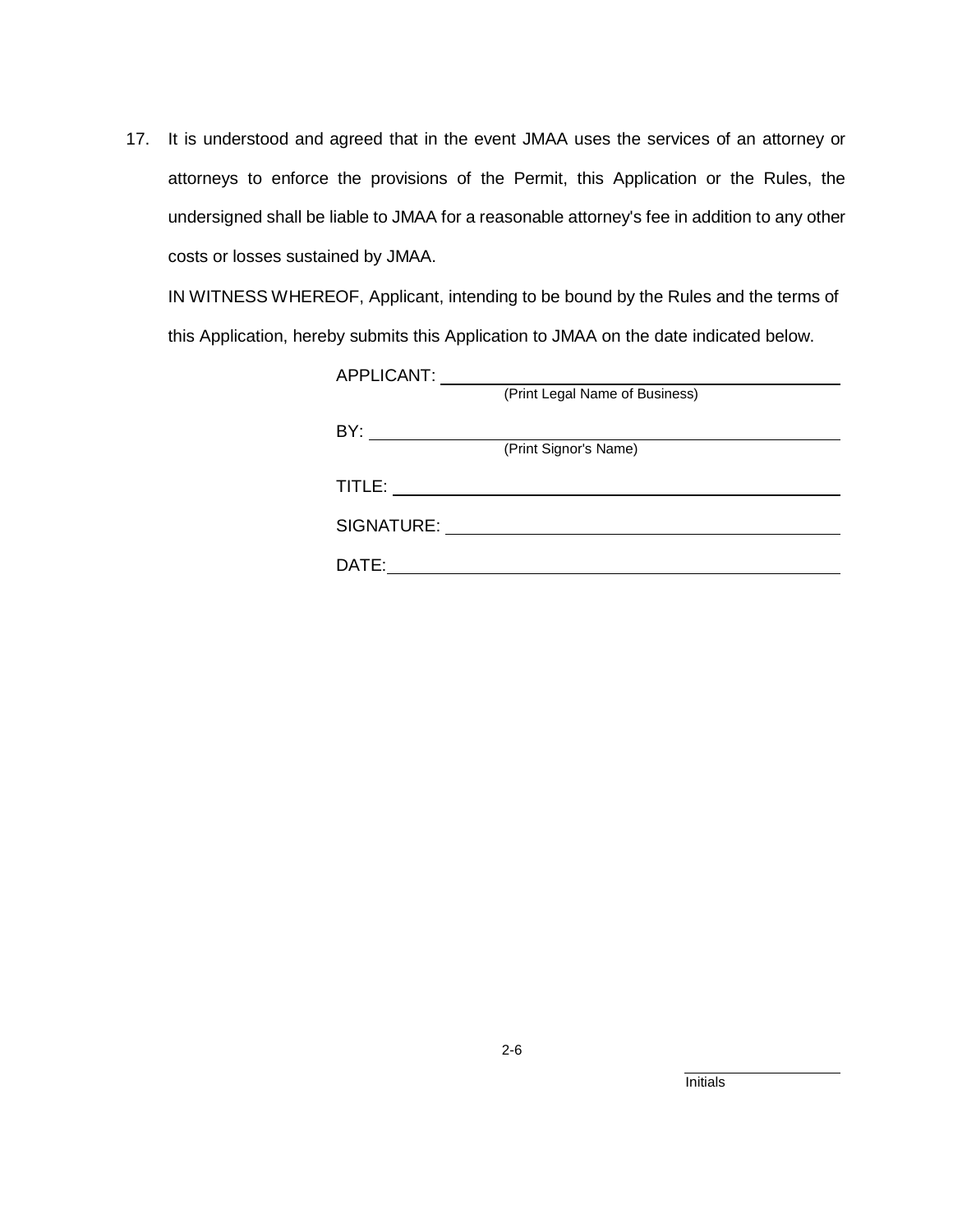#### STATE OF MISSISSIPPI

COUNTY OF \_\_\_\_\_\_\_\_\_\_\_\_\_\_\_

PERSONALLY APPEARED BEFORE ME, the undersigned authority in and for the aforesaid County and State, on this \_\_\_\_day of \_\_\_\_\_\_\_\_\_\_\_\_\_\_, 20\_\_\_\_, within my Jurisdiction, the within named who acknowledged that he/she is \_\_\_\_\_\_\_\_\_\_\_\_\_\_\_\_\_\_\_\_\_\_of a corporation/partnership/limited liability company/proprietorship, and that for and on behalf of the said corporation/partnership/limited liability company/proprietorship, and as its act and deed he/she executed the above and foregoing Instrument, after first having been duly authorized by said corporation/partnership/limited liability company/proprietorship so to do, and further acknowledged that the statements made therein are true and correct.

NOTARY PUBLIC

My Commission expires:

 $(S E A L)$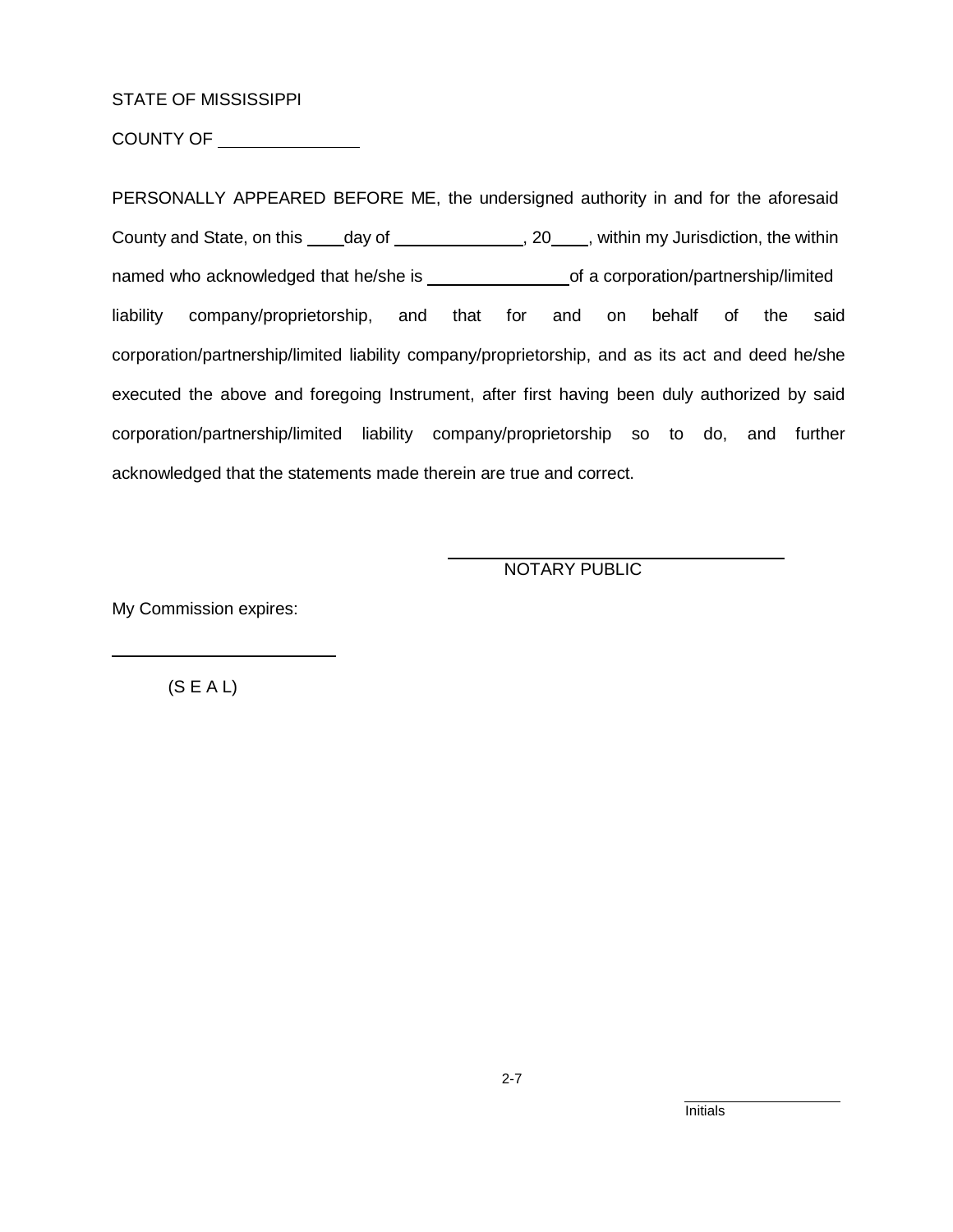This License shall only be effective upon execution by the Chief Operating Officer of JMAA.

JACKSON MUNICIPAL AIRPORT AUTHORITY

By: Chief Operating Officer

Date Approved: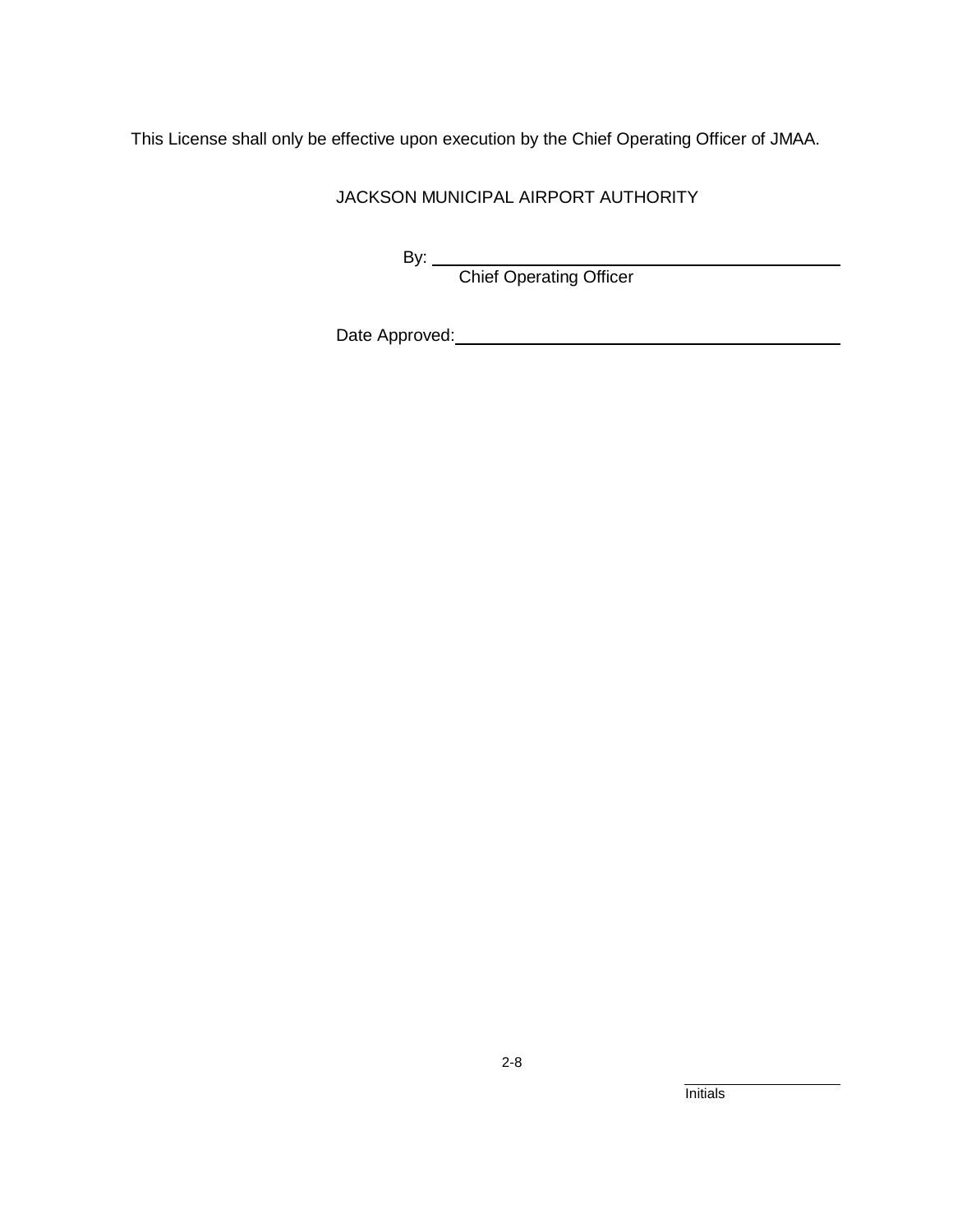#### **APPLICATION FOR VEHICLE LICENSE UNDER THE JACKSON MUNICIPAL AIRPORT AUTHORITY GROUND TRANSPORTATION RULES AND REGULATIONS**

| Vehicle Information (complete a separate application for each vehicle):                                        |  |  |  |  |
|----------------------------------------------------------------------------------------------------------------|--|--|--|--|
|                                                                                                                |  |  |  |  |
| Year: 1999 - 1999 - 1999 - 1999 - 1999 - 1999 - 1999 - 1999 - 1999 - 1999 - 1999 - 1999 - 1999 - 1999 - 1999 - |  |  |  |  |
|                                                                                                                |  |  |  |  |
| Quarterly (\$120/quarter/vehicle)<br>Annually (\$480/year/vehicle)                                             |  |  |  |  |

It is the Permittee's obligation to secure a new Vehicle License each quarter as applicable. No Person will be allowed to operate any vehicle in the providing of Ground Transportation at JAN or HKS without a current Vehicle License. Late renewal will result in a late renewal processing fee of \$15.00.

By submitting this Motor Vehicle License Application, the Permittee acknowledges that the Vehicle License is not transferable to another Permittee or between vehicles whether owned and/or operated by the Permittee or any other Permittee.

Submitted:

APPLICANT: (Print Legal Name of Business)

BY:

(Print Signor's Name)

TITLE:

SIGNATURE:

DATE: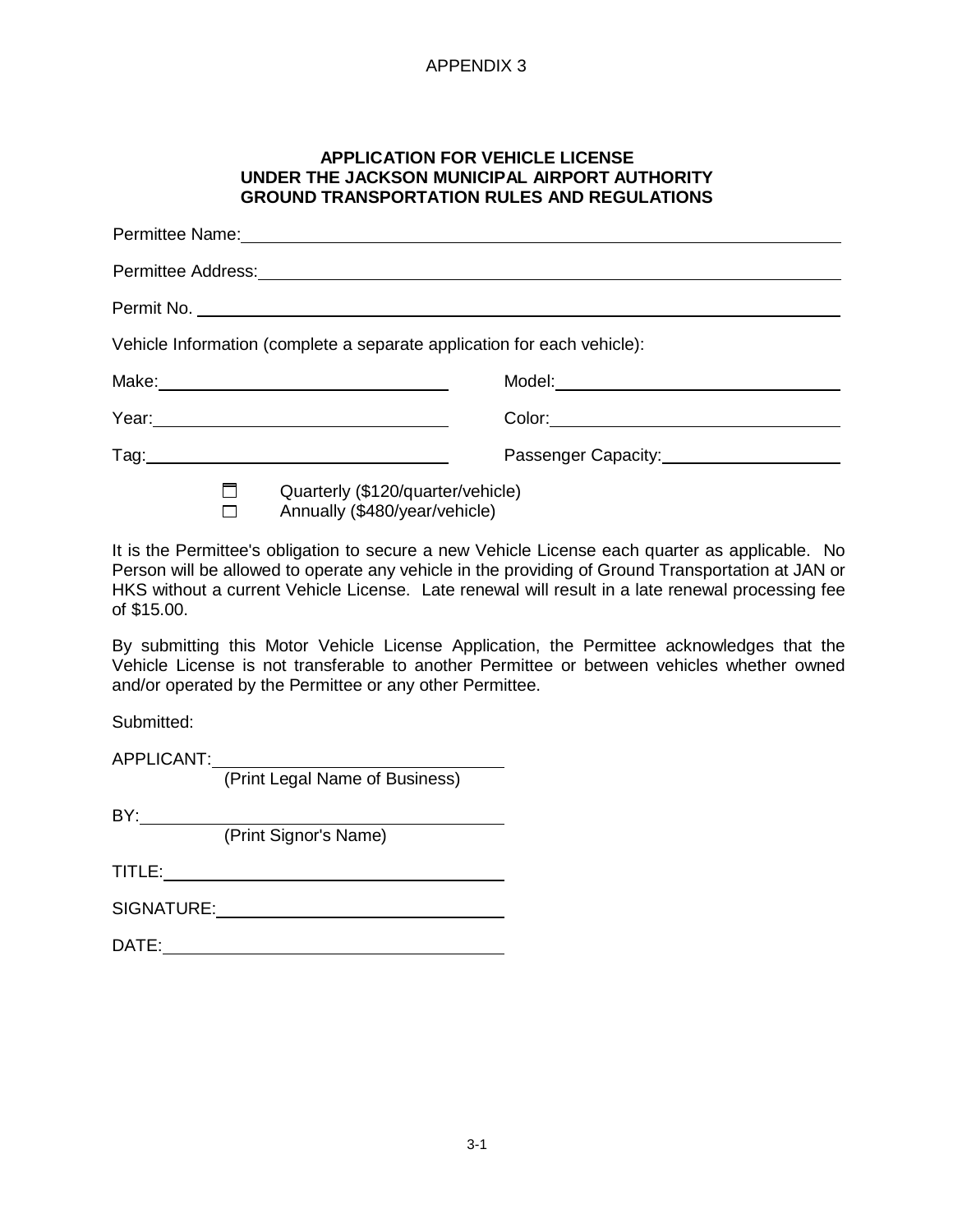## **Ground Transportation Vehicle License**